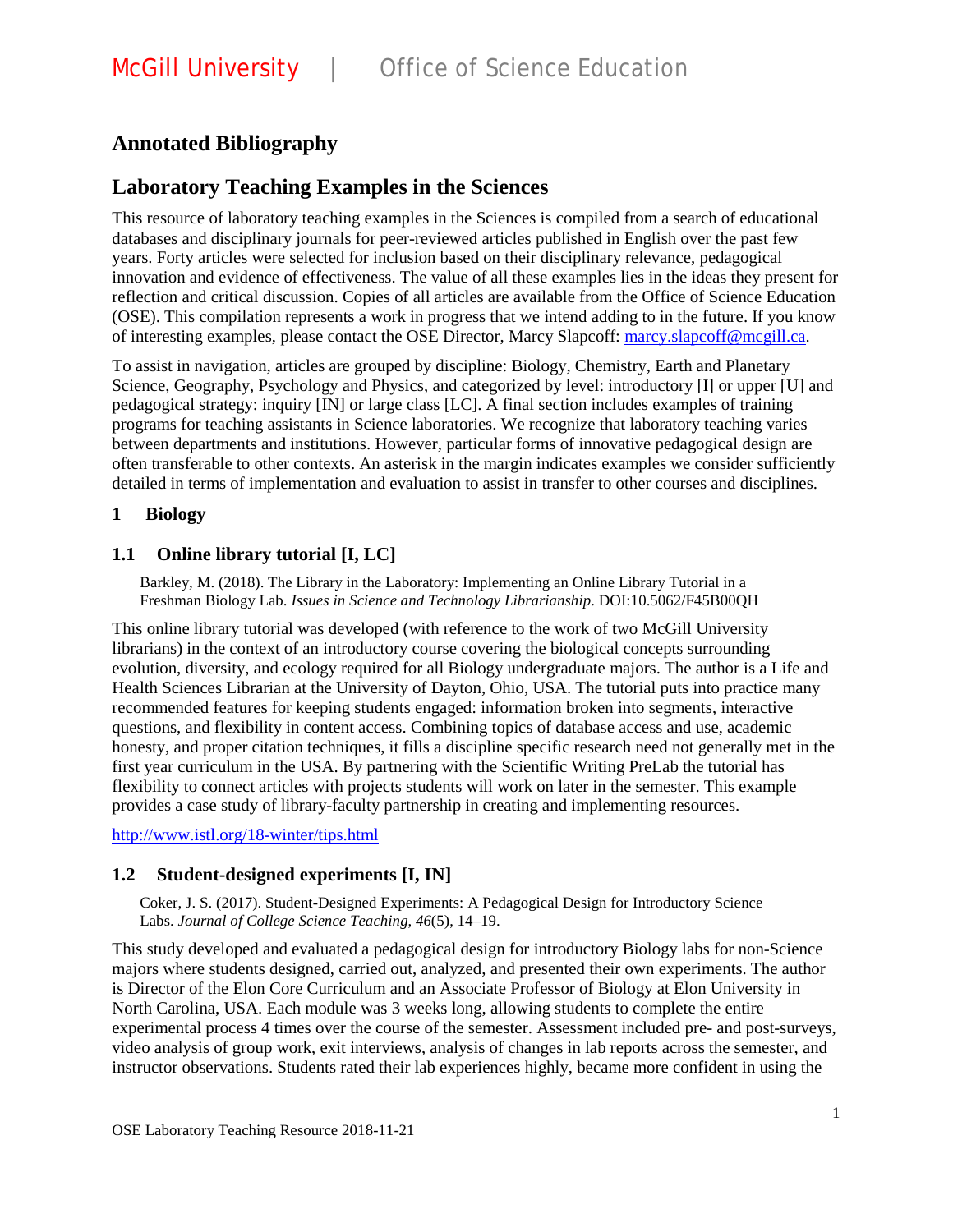scientific process, and improved in terms of scientific process and scientific reasoning. Students also learned science content, though the content varied from student to student.

<https://eric.ed.gov/?id=EJ1142974>

\*

Interdisciplinary research online [U, IN]

Lindh, J., Annerstedt, C., Besier, T., Matheson, G. O., & Rydmark, M. (2016). Evaluation of Parallel Authentic Research-Based Courses in Human Biology on Student Experiences at Stanford University and the University of Gothenburg. *Journal of the Scholarship of Teaching and Learning*, *16*(5), 70–91.

This is an example of researchers and teachers at Stanford University (USA) and the University of Gothenburg (Sweden) co-designing a ten-week interdisciplinary, research-based laboratory course in human biology to be taught online to undergraduate students (syllabus included). Essentials in the subject were taught during the first four weeks of the course. Subsequently, student groups at each university developed their own research questions, conducted live-streamed experiments remotely, processed their unique data with support from multiple interactive resources, cross-cultural collaboration and an interdisciplinary network of expert consultants, and presented original scientific results remotely. Student course-perceptions were evaluated using online questionnaires, reflective blogs, and observations. The course clearly improved student abilities to conduct research using laboratory experiments while learning theoretical basics. A comparison of pre- and post-course scores from student surveys showed that postcourse student comfort levels with several research-related tasks increased radically. All participating staff generally agreed that the methods and tools were valuable in this type of course.

<https://files.eric.ed.gov/fulltext/EJ1118779.pdf>

#### **1.3 Multi-week tree thinking curriculum [U, IN]**

Novick, L. R., & Catley, K. M. (2018). Teaching Tree Thinking in an Upper Level Organismal Biology Course: Testing the Effectiveness of a Multifaceted Curriculum. *Journal of Biological Education*, *52*(1), 66–78.

This article reports on continued efforts to create, implement and evaluate a research-based tree-thinking curriculum and assessment tool. The authors are from the Department of Psychology and Human Development, Vanderbilt University, Nashville, and the Department of Biology, Western Carolina University, Cullowhee, USA. In the present study, several parts of an upper level organismal biology curriculum supported the goal of teaching how to interpret cladograms and reason with the information depicted therein: instructional booklet, initial lectures and phylogenetics lab. Other parts supported the more general goal of utilizing tree thinking to more fully appreciate the connectivity and interdependence of all life: later lectures, dinner table cladogram activity, and evolution in action lab. Biology students  $(n=17)$  enrolled in the course received the multi-week tree-thinking curriculum with learning assessed by comparing pre- and post-test scores. Quantitatively, large gains were found in tree-thinking abilities. Results also provided qualitative evidence of succeeding with the more general goal of helping students to appreciate the interconnectedness of Earth's biodiversity.

<https://www.tandfonline.com/doi/abs/10.1080/00219266.2017.1285804>

#### **1.4 Comparison of virtual and face-to-face laboratories [I, LC]**

Reece, A. J., & Butler, M. B. (2017). Virtually the Same: A Comparison of STEM Students' Content Knowledge, Course Performance, and Motivation to Learn in Virtual and Face-to-Face Introductory Biology Laboratories. Research and Teaching. *Journal of College Science Teaching*, *46*(3), 83–89.

The LearnSmart Labs by McGraw Hill Higher Education (New York, NY) used in this research project were comparable to the face-to-face labs in a large introductory Biology course. The authors are from the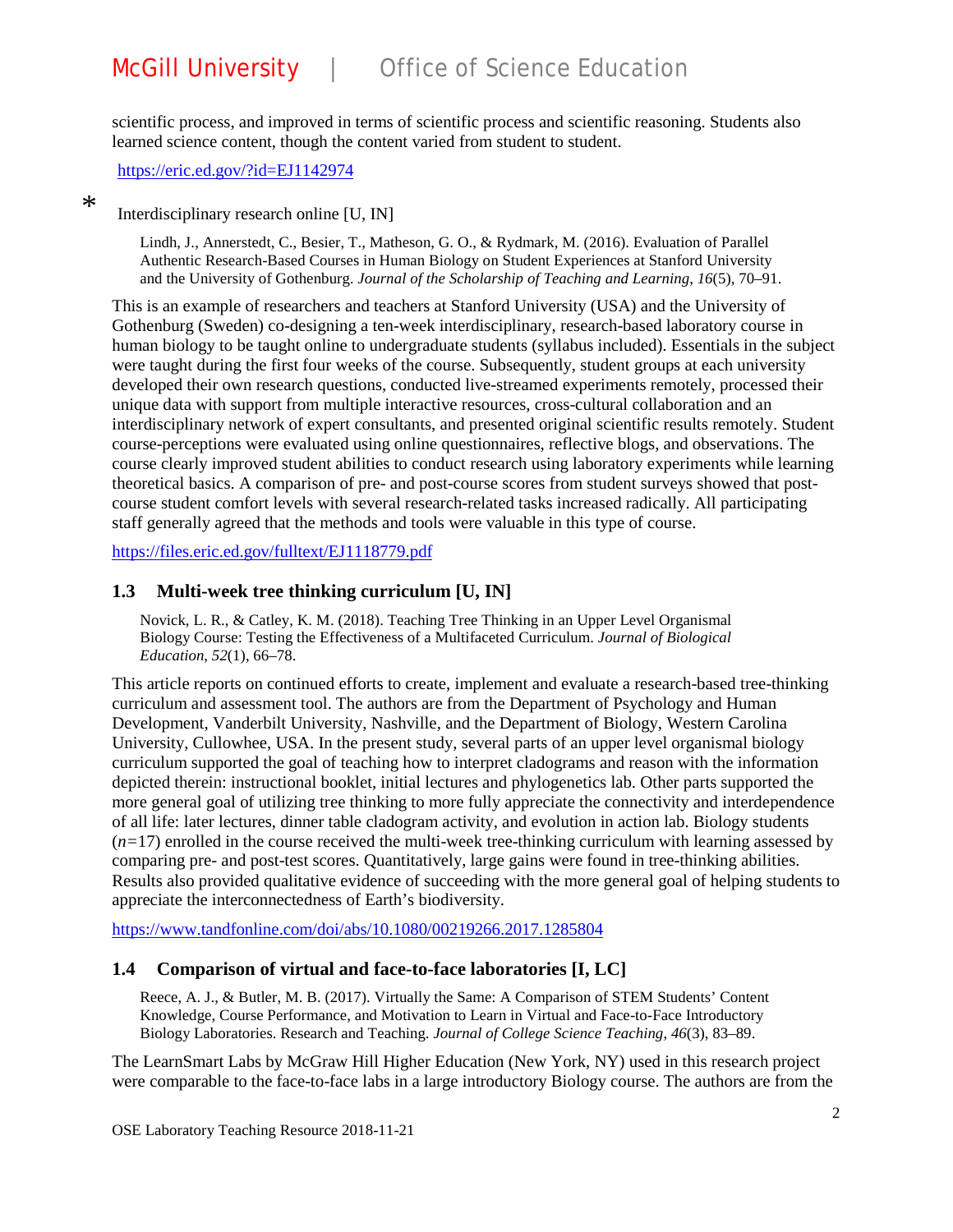Biology Department at California State University and the School of Teaching, Learning, and Leadership at the University of Central Florida, USA. Undergraduate students (*n=*300) were randomly assigned into one experimental group (virtual labs) and one comparison group (face-to-face labs). They completed a laboratory content test and the Biology Motivation Questionnaire II at the beginning and end of the semester. Final course grades were also obtained. Analyses revealed no significant differences in learning gains between students in the face-to-face and virtual simulation labs on the content test and final course grades. Two thirds of the students experienced a decline in motivation to learn biology over the semester, but no significant difference was found between the two groups.

<https://eric.ed.gov/?id=EJ1127368>

#### **2 Chemistry**

#### **2.1 Pre-lab activities [I, LC]**

Agustian, H. J., & Seery, M. K. (2017). Reasserting the role of pre-laboratory activities in chemistry education: A proposed framework for their design. *Chemistry Education Research and Practice*, *18*, 518–532.

This review article summarizes over 60 reports and research articles on pre-laboratory activities in higher education chemistry. The authors are professors at the School of Chemistry, University of Edinburgh, UK. A framework for designing pre-laboratory activities is proposed that aligns with the principles of cognitive load theory, specifically supporting a complex learning task by scaffolding and providing information in advance. Of particular relevance is the nature of information provided in advance (supportive) and that provided just in time (procedural). Guidelines are proposed for those wishing to incorporate pre-laboratory activities into their laboratory curriculum, for example, embed activities in the overall laboratory learning experience, focus attention on the whole task drawing attention to the overall strategy and approaches, focus on supportive information, and address the affective domain (improve confidence and motivation through student-generated resources and conversation).

<https://pubs.rsc.org/en/content/articlelanding/2017/rp/c7rp00140a#!divAbstract>

#### **2.2 Discovery-based research experience [U, IN]**

Baar, M. R. (2018). Research Experience for the Organic Chemistry Laboratory: A Student-Centered Optimization of A Microwave-Enhanced Williamson Ether Synthesis and GC Analysis. *Journal of Chemical Education*, *95*(7), 1235–1237.

This example of an Organic Chemistry experiment moves a 'cook book' laboratory to a discovery-based one through rapid analysis. The author is a Chemistry Professor in the Department of Chemistry at Muhlenberg College, Pennsylvania, USA. Using one monomode microwave oven and one GC instrument for every 5 students, data (related to Williamson ether synthesis) can be reviewed, new variables proposed, and the experiment run and re-analysed under revised conditions, all within a 3 hour laboratory period. Formal assessment of students' initial and revised plans showed improvement. In their laboratory reports, students explained the reasoning behind their team's plans and their success or lack thereof. They were asked questions concerning their understanding of the experiment's goals in their weekly lab quiz. Individually, students also had to analyze data from the entire class and propose a new trial. Supporting Information of the experimental procedures is included as well as student report guidelines and complete results from student experiments over a 3-year period.

<https://pubs.acs.org/doi/10.1021/acs.jchemed.7b00592>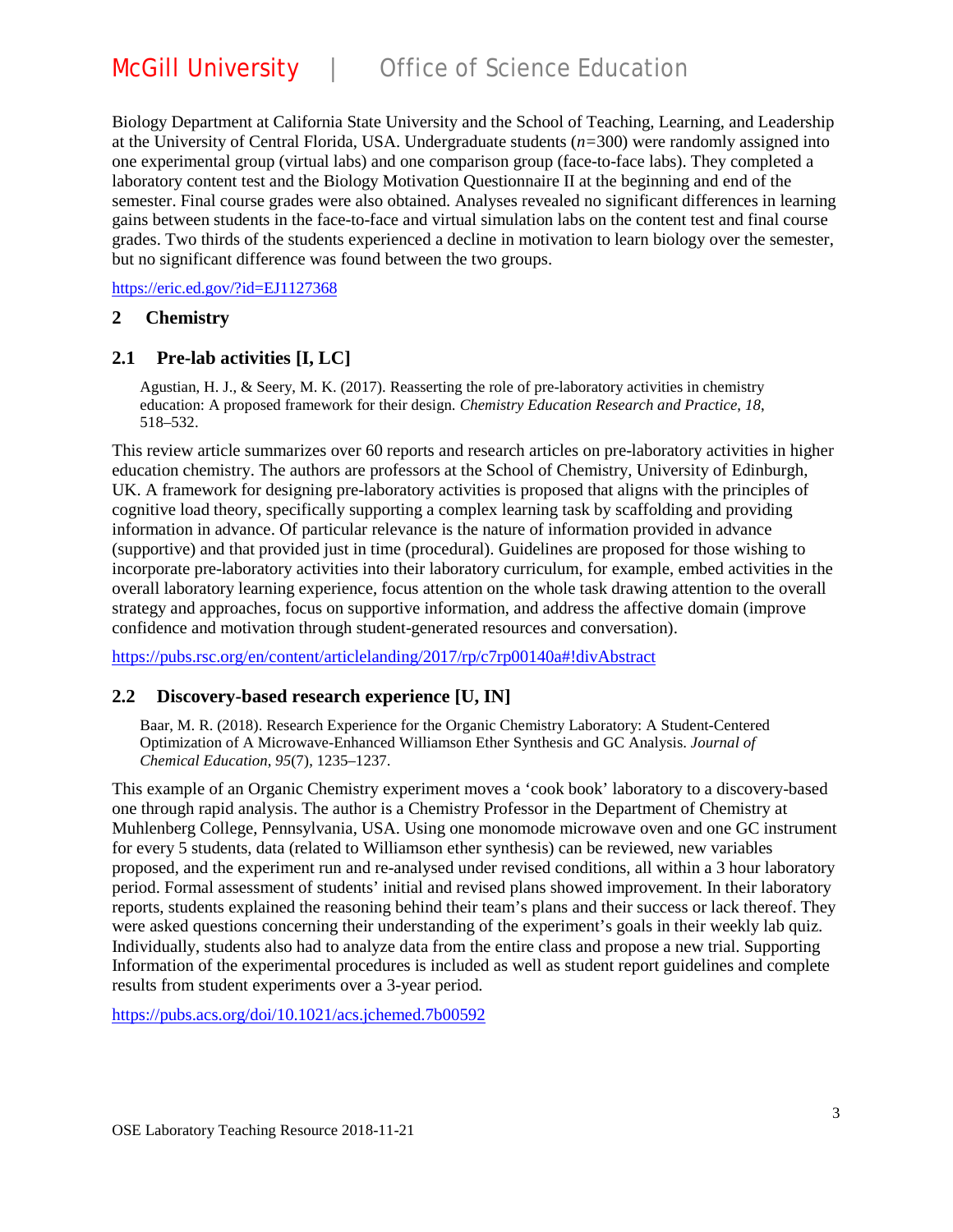### **2.3 Inquiry-based module [U, IN]**

 $\ast$ 

Brown, J. A. L. (2016). Evaluating the Effectiveness of a Practical Inquiry-Based Learning Bioinformatics Module on Undergraduate Student Engagement and Applied Skills. *Biochemistry and Molecular Biology Education*, *44*(3), 304–313.

This intervention evaluates the success of a new module in practical bioinformatics designed to incorporate use of the most up-to-date, relevant and widely used suites of software tools and databases (list included). The author is a professor in the Department of Biochemistry, School of Natural Sciences, and the Discipline of Surgery, School of Medicine, Lambe Institute for Translational Research, at the National University of Galway, Ireland. Third year undergraduate biotechnology students (*n=*20–35) led a laboratory-based research project within a framework of inquiry. Students were divided into small collaborative groups, each with a distinctive central theme. The module was evaluated by assessing the quality and originality of the students' targets through individual reports (using a rubric shared with students) and performance on pre- and post-module quizzes (not contributing to the final grade). A highly significant increase was observed when answering questions that required process-specific (applied) knowledge. The high quality of the submitted reports and the positive comments received in a postmodule survey indicated that students were very engaged in the scientific process.

<https://www.ncbi.nlm.nih.gov/pubmed/27161812>

#### **2.4 Blended strategies [I, LC]** \*

Burchett, S., Hayes, J., Pfaff, A., Satterfield, E. T., Skyles, A., & Woelk, K. (2016). Piloting Blended Strategies to Resolve Laboratory Capacity Issues in a First-Semester General Chemistry Course. *Journal of Chemical Education*, *93*(7), 1217–1222.

Blended strategies enable learners to engage in structured activities outside the traditional learning environment, in this case the traditional laboratory. This example demonstrates collaboration among 6 Chemistry professors from the Missouri University of Science and Technology and State Fair Community College in Missouri, USA. Concepts were identified from a first-semester general chemistry laboratory course that would best align with the lecture and then activities developed that allowed students to rotate between In-the-Lab and In-the-Commons work areas (with indirect supervision in the latter, i.e., more independent learning). The " pilot" included a face-to-face section  $(n=23)$  and a blended section  $(n=24)$ with the same teaching assistants employed to reduce variables and bias. Average pre/post test scores showed no significant difference between the two delivery modes. The only disparity was between drop rates: from 11% for traditional delivery to 5% for blended. These results validate adoption of blended strategies for doubling course capacity without compromising the hands-on nature of traditional laboratory activities. Both the intervention and the research are sufficiently detailed to facilitate transfer.

<https://pubs.acs.org/doi/abs/10.1021/acs.jchemed.6b00078>

### **2.5 Structured experimental activities [I, LC]**

Collison, C. G., Kim, T., Cody, J., Anderson, J., Edelbach, B., Marmor, W., … Niziol, J. (2018). Transforming the Organic Chemistry Lab Experience: Design, Implementation, and Evaluation of Reformed Experimental Activities--REActivities. *Journal of Chemical Education*, *95*(1), 55–61.

This example describes the conversion of a traditional organic laboratory by one infused with aspects of guided-inquiry using a structured teaching method (REActivities). The authors comprise a large collaboration among Chemistry professors from the Rochester Institute of Technology and Monroe Community College in New York State, USA. The method is described in the context of a curriculum example. Essentially, it involves linking lecture and lab material, using a communal pool of compounds, repeated techniques, and the requirement for students to use previous notebook entries. It excludes any pre-lab lecture by the instructor but rather incorporates contextually timed student partner work and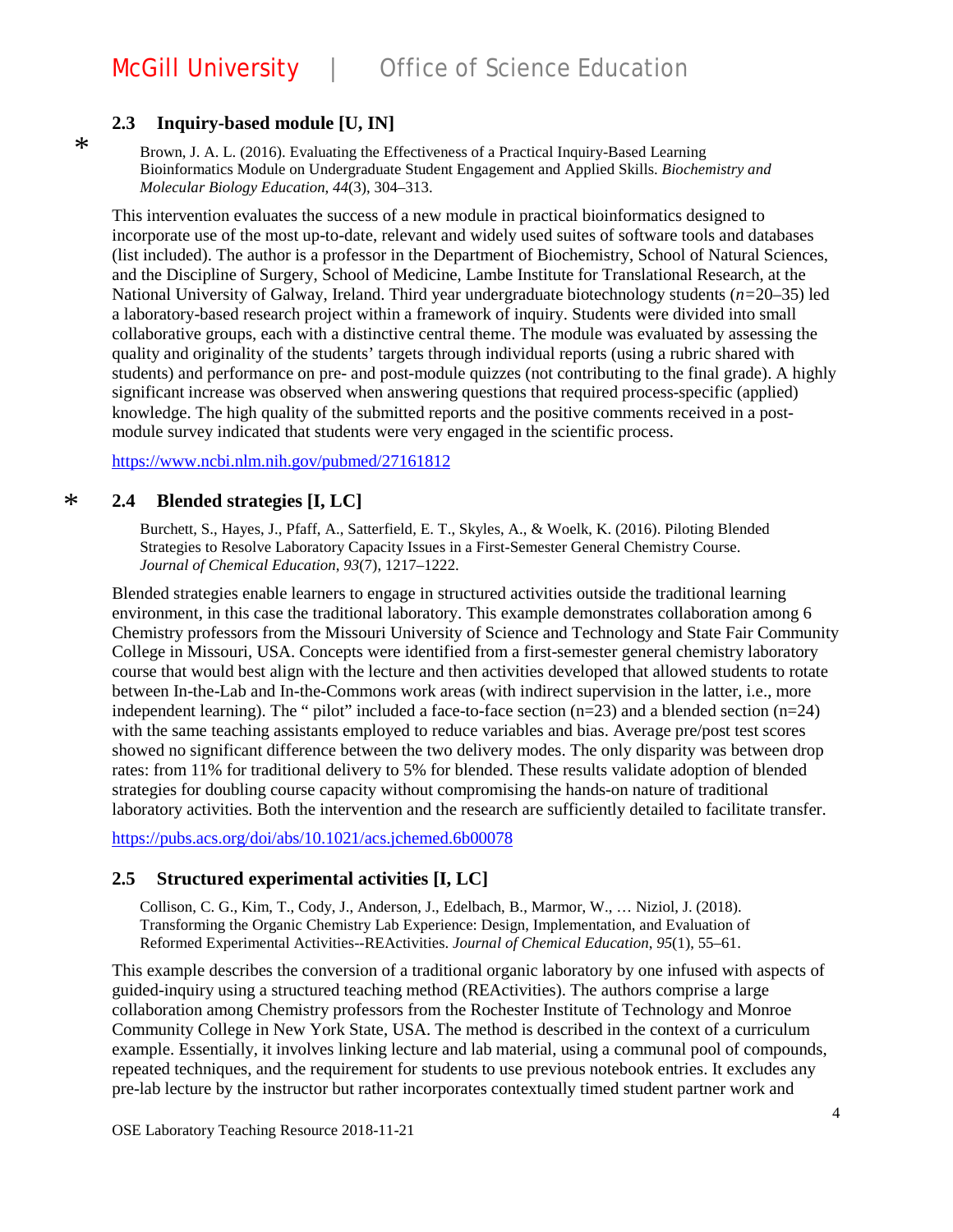reflection prompts in a student workbook. Evaluation comparing REActivities with expository delivery uses a teaching observation protocol correlated between different instructors and different institutions. Scores were appreciably higher for the REActivities method and fidelity of implementation was established.

<https://pubs.acs.org/doi/abs/10.1021/acs.jchemed.7b00234>

#### **2.6 Integrated course design [U, IN]** \*

Evans, H. G., Heyl, D. L., & Liggit, P. (2016). Team-Based Learning, Faculty Research, and Grant Writing Bring Significant Learning Experiences to an Undergraduate Biochemistry Laboratory Course. *Journal of Chemical Education*, *93*(6), 1027–1033.

To foster student development as scientists in academia, this Biochemistry laboratory course employs an integrated course design that uses faculty research as a teaching tool, team-based learning, and a mini grant proposal as capstone project. The authors are a professor in the Department of Chemistry and staff in the Faculty Development Center at Eastern Michigan University, USA. A variety of practices are included, for example, discussion of academic success, peer-critique, presenting results to a scientific and non-scientific audience, and disseminating work through presentations and publications. Student evaluations analyzed over a 9-year period show the course was rated higher overall compared to similar laboratory courses in the program. Participation is crucial and this requires instructors striking the right balance between supporting students and encouraging independent learning. This is a well-documented example with sufficient detail of the learning template to facilitate transfer.

<https://pubs.acs.org/doi/abs/10.1021/acs.jchemed.5b00854>

### **2.7 Integrating ongoing research into an authentic assignment [I, IN]**

Hansen, S. J. R., Zhu, J., Karch, J. M., Sorrento, C. M., Ulichny, J. C., & Kaufman, L. J. (2016). Bridging the Gap between Instructional and Research Laboratories: Teaching Data Analysis Software Skills through the Manipulation of Original Research Data. *Journal of Chemical Education*, *93*(4), 663–668.

This article demonstrates successful integration of ongoing research into an instructional laboratory course in the context of teaching basic data analysis skills using a Microsoft Excel-based activity. The research team is from the Department of Chemistry at Columbia University, New York. A graduate student adapted an article by the first author into an assignment that required undergraduate students to engage with the data by performing a series of analytical tasks and collaborative work. The assignment was first pilot tested in a summer course with a small class size (*n=*29) and then with larger classes sizes over three semesters (*n=*125, *n=*272, *n=*124). Multiple iterations allowed exploration of different pedagogical approaches. Results from survey data showed improvements in students' self-reported preand post Excel ability, with greater gains showed by students who were most positive about the assignment. This is an example of providing opportunities for graduate students to gain valuable curriculum development experience at the same time as challenging undergraduate students to read complex literature while practicing data analysis techniques with little to no support. Recommendations are included for adapting a similar exercise for a course.

<http://www.columbia.edu/cu/chemistry/groups/kaufman/publication%20pdfs/JChemEd.pdf>

### **2.8 Design your own workup assignment [I, IN]**

Mistry, N., Fitzpatrick, C., & Gorman, S. (2016). Design Your Own Workup: A Guided-Inquiry Experiment for Introductory Organic Laboratory Courses. *Journal of Chemical Education*, *93*(6), 1091–1095.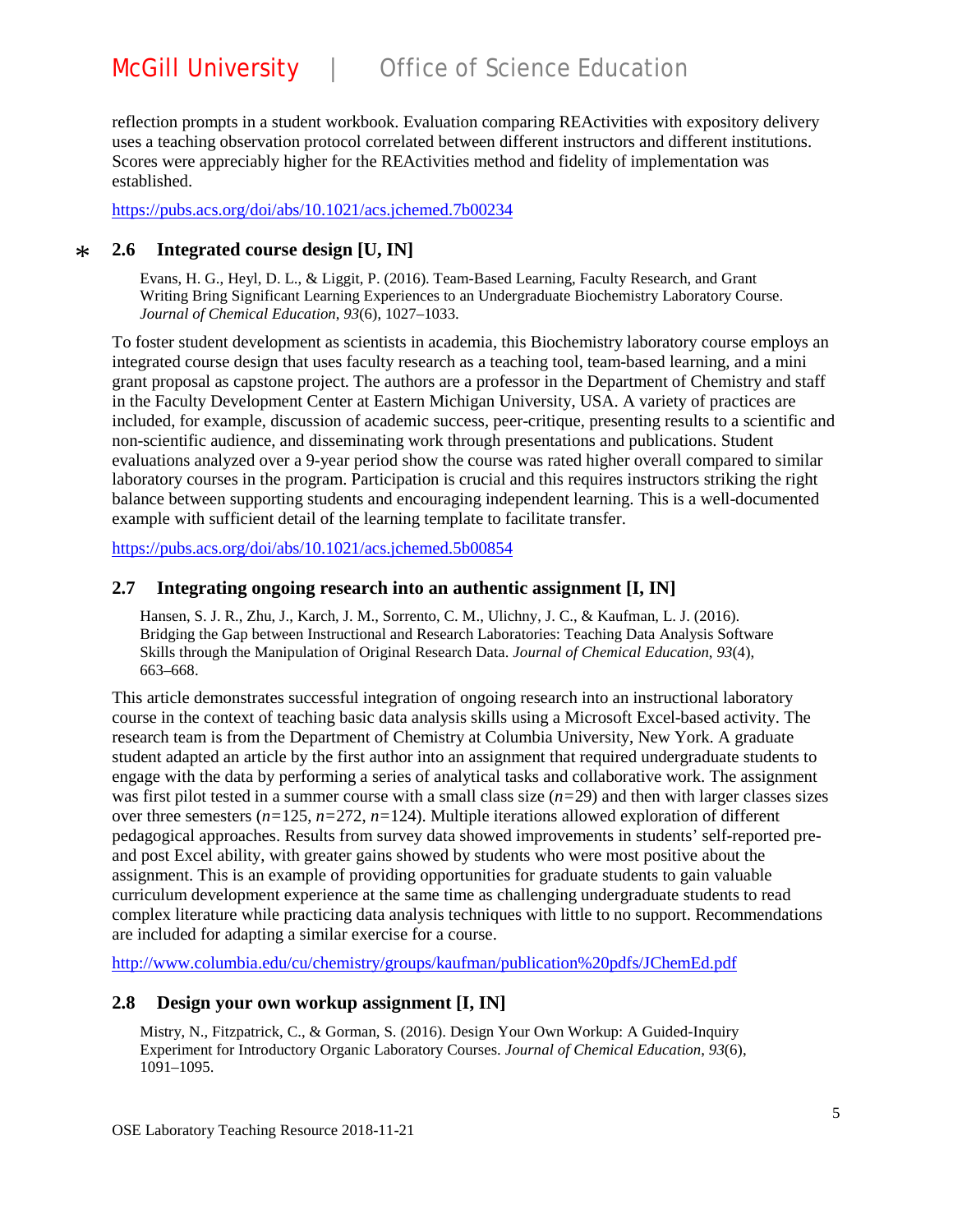This experiment was part of a 9 hour practical introduced to a first-year undergraduate laboratory course for Chemistry and Medicinal Chemistry majors structured as part of a rotational laboratory course design. The authors are professors in the School of Chemistry at the University of Leeds, U.K. Each group performing the experiment was given a different mixture to purify in the following sequence: pre-lab quiz (10%); design workup (in the form of a flowchart); check procedure (with the help of a TA); purify mixture; assessment and reflection. Results (*n=*135) showed a high average score for the pre-lab quiz, 90−95% of students designed a flowchart that would have separated the compounds, and the average final grade for the workup section was 73.8% (similar to the overall grades achieved from other experiments in the course). Feedback (*n=*58) indicated that the experiment required students to solve problems and improve their problem-solving ability. The authors conclude that the experiment is easy and cost efficient to create while having learning gains that could not be achieved in a recipe-based experiment.

<https://pubs.acs.org/doi/abs/10.1021/acs.jchemed.5b00691>

#### **2.9 A writing-to-learn method [I, IN]**

Van Duzor, A. G. (2016). Using Self-Explanations in the Laboratory to Connect Theory and Practice: The Decision/Explanation/Observation/Inference Writing Method. *Journal of Chemical Education*, *93*(10), 1725–1730.

This example describes implementation of a laboratory writing-to-learn method (DEOI) that emphasizes student self-explanations of procedures and outcomes. The author is from the Department of Chemistry, Physics, and Engineering Studies, Chicago State University, USA. The DEOI method expands traditional laboratory report writing to four columns: Decision, Explanation, Observation, and Inference. Students are required to consider the chemical reasons for procedural actions in the "explanation" column and to interpret data and draw conclusions in the "inference" column. Implementation took place in organic chemistry laboratories at two very different universities. The action research method was used that involved the instructor serving as participant observer in the classroom, analyzing student laboratory reports, and conducting semi structured interviews. Emergent themes regarding students' perceptions of the DEOI method and their ability to link theory and practices suggests it helps a diversity of students understand laboratory procedures and encourages engagement. Supporting information is included on introducing the DEOI method to students, using the method in the laboratory, and grading.

https://pubs.acs.org/doi/abs/10.1021/acs.jchemed.6b00093

#### **2.10 Peer-led team learning [U, IN]**

Williams, J. L., Miller, M. E., Avitabile, B. C., Burrow, D. L., Schmittou, A. N., Mann, M. K., & Hiatt, L. A. (2017). Teaching Students to Be Instrumental in Analysis: Peer-Led Team Learning in the Instrumental Laboratory. *Journal of Chemical Education*, *94*(12), 1889–1895.

This example describes a peer-led team learning model developed to mitigate issues with traditional instrumental analysis courses and give students in-depth experiences operating and troubleshooting six common instruments. The authors are from the Department of Chemistry at Austin Peay State University in Tennessee, USA. Electronic cigarette solutions were chosen for all lab work because of their current relevance and to let students focus on the instruments rather than chemical details. The class was divided into five groups of two (*n=*10). Each group became the "class expert" on their assigned instrument responsible for teaching their peers how to utilize their instrument for experimentation as well as writing an operation and procedure manual. Each student rotated through their peer's instruments, learned to apply the knowledge they gained from one instrument to others, while they answered questions from peers. Oral quizzes were used to assess verbal reasoning skills. Although a small sample, results suggest peer-led team learning can be successful in developing troubleshooting and communication skills -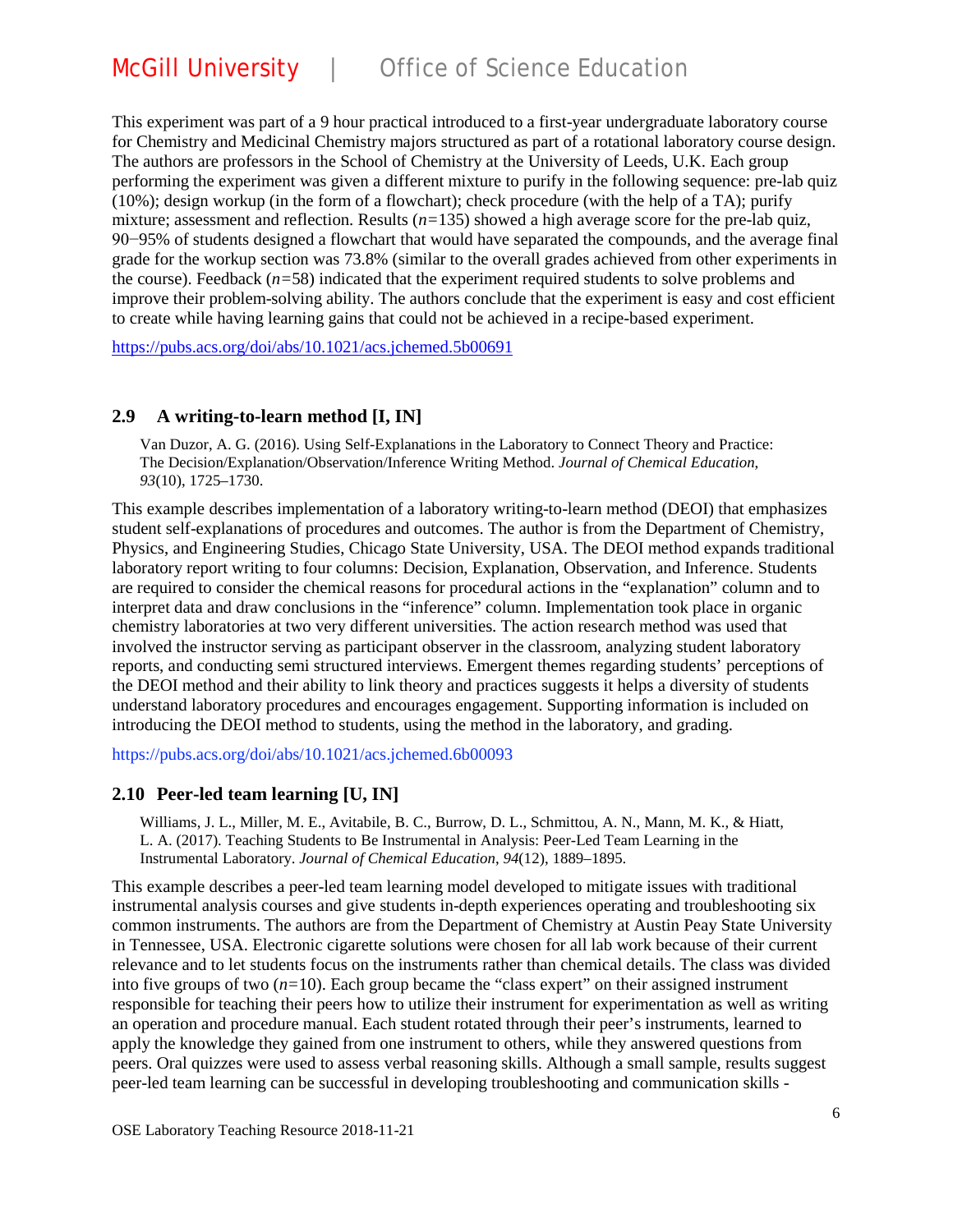foundational tools for chemists. In a post semester survey, students expressed confidence in solving problems on their own and they no longer felt afraid to try something that might not work.

<https://pubs.acs.org/doi/abs/10.1021/acs.jchemed.7b00285>

#### **3 Earth and Planetary Science**

#### **3.1 Demonstrating the importance of a laboratory section [I, LC]**

Forcino, F. L. (2013). The Importance of a Laboratory Section on Student Learning Outcomes in a University Introductory Earth Science Course. *Journal of Geoscience Education*, *61*, 213–221.

This study demonstrates the importance of having a laboratory component of an introductory-level, university Earth science course. The author is from the Department of Earth and Atmospheric Sciences, University of Alberta in Edmonton, Canada. Students' conceptual knowledge outcomes from laboratory sections were measured by administering an independent concept inventory (a modified version of the Geoscience Concept Inventory) at the beginning and end of two courses: lecture with laboratory, and lecture-only (a brief description of both is included). Students in both courses demonstrated a significant increase in inventory scores. The mean increase for the course with laboratory (pre *n=*74, post *n*=56) was 33% greater than for the lecture-only course (pre *n=*354, post *n*=253). There is no evidence that a student more adept at science enrolled in one course instead of the other and the same two instructors taught the same material in both courses. However, one notable difference between the two courses was that the lecture-only course was intensive, while the course with a lab spanned a full academic term. The author concludes that since research exists demonstrating time-shortened courses produce the same increase in student concept knowledge as traditional-length courses, the inclusion of the laboratory most likely led to greater learning gains.

<https://files.eric.ed.gov/fulltext/EJ1126216.pdf>

#### **3.2 Increasing the level of inquiry [I, IN]**  $\ast$

Grissom, A. N., Czajka, C. D., & McConnell, D. A. (2015). Revisions of Physical Geology Laboratory Courses to Increase the Level of Inquiry: Implications for Teaching and Learning. *Journal of Geoscience Education*, *63*(4), 285–296.

This paper describes a laboratory course revision process in introductory physical geology laboratory classes to increase the level of inquiry. The authors are from the department of Marine, Earth and Atmospheric Sciences, North Carolina State University, USA. A rubric (Buck et al., 2008) of inquiry levels (confirmation, structured, guided, open, authentic) was applied to classify activities. Classes containing a greater proportion of low-level inquiry activities were modified (e.g., reducing the number of samples students analyzed; replacing multiple fill-in-the-blank activities with fewer short-answer questions; having students first attempt to categorize a set of objects instead of following instructions; and exchanging directions about how to do something with challenges to achieve a goal). Teaching assistants were randomly assigned to teach either a traditional or revised version of the laboratory classes. Student performance was evaluated using multiple sources: (1) a pretest of conceptual knowledge (including questions from the Geoscience Concept Inventory (GCI; Libarkin and Anderson, 2005); (2) assessment exercises following each laboratory exercise; and (3) questions embedded in the mid-term and final exams. Learning gains were measured and compared between two rock and mineral laboratory classes (traditional  $n=153$ ; revised  $n=207$ ) and one geologic time class (traditional  $n=272$ ; revised  $n=252$ ). Activities with a modified inquiry level were found to positively influence student academic performance on post-laboratory assessments and related exam questions.

<https://files.eric.ed.gov/fulltext/EJ1084587.pdf>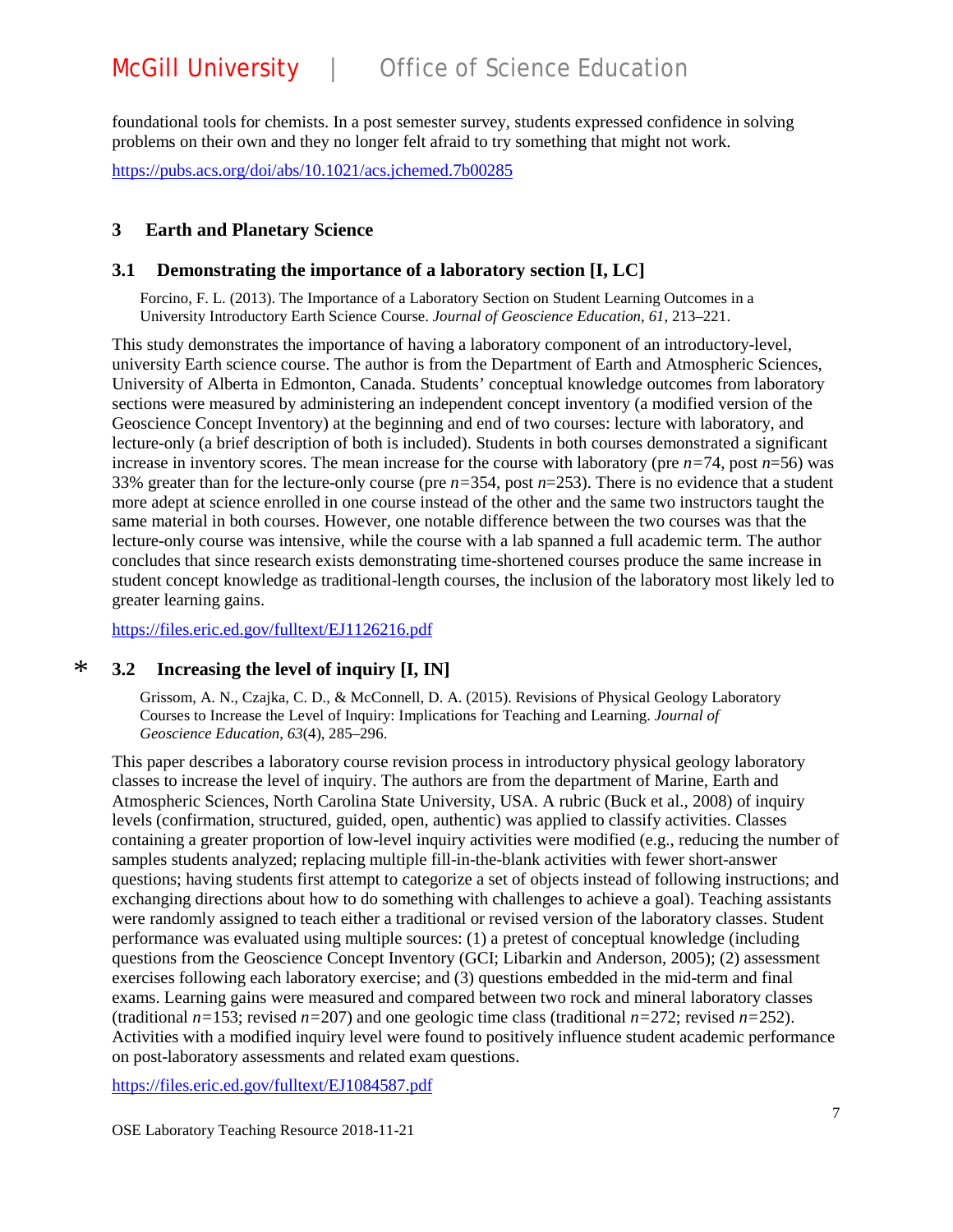### **3.3 Assessing inquiry in laboratory manuals [I, IN]**

Ryker, K. D., & McConnell, D. A. (2017). Assessing Inquiry in Physical Geology Laboratory Manuals. *Journal of Geoscience Education*, *65*(1), 35–47.

This paper applies a measurement protocol to assess the level of inquiry present in four published physical geology laboratory manuals. The authors are from the Department of Geography and Geology, Eastern Michigan University and the Department of Marine, Earth and Atmospheric Sciences, North Carolina State University, USA. Analysis shows the manuals incorporate mostly low-level inquiry activities (confirmation, structured). The same protocol was applied to the development of inquiry-based lessons for inclusion in a freshman-level physical geology laboratory course. Activities were adapted to increase inquiry levels demonstrating that it is possible to take publicly available resources and combine them with activities based around local geology. It is important to provide a mix of high- and low-inquiry activities. A table with sample activities for each laboratory topic at differing levels of inquiry is included. The authors conclude that while asking students to complete higher-level inquiry activities from the beginning of a laboratory may cause frustration, scaffolding learning to the point where students take on these activities can lead to a sense of accomplishment, improved theoretical understanding, and a view of science as a creative process.

<https://files.eric.ed.gov/fulltext/EJ1135300.pdf>

#### **3.4 Developing scientific literacy [I, IN]**

Surpless, B., Bushey, M., & Halx, M. (2014). Developing Scientific Literacy in Introductory Laboratory Courses: A Model for Course Design and Assessment. *Journal of Geoscience Education*, *62*(2), 244–263.

This is an example of a significant redesign for an introductory physical geology laboratory course based on research that demonstrates the efficacy of learning through active participation, interpretation, iteration, and reflection within an explicit scientific process context. In addition, new activities were added that involved the use of two new instruments to improve student understanding of qualitative and quantitative elemental analyses. A new course reader was developed that provided background materials for each activity and a new focus on the scientific process. Changes in student learning were assessed by multiple sources: in-class observations, student–instructor discussions, pre- and post-learning questionnaires, pre-laboratory quizzes, course activities completed during class time, modified postactivity reflection questions, practical examinations, and a final examination. Results (*n=*170) imply improved understanding of the scientific process and the nature of science; improved understanding of qualitative and quantitative elemental research methods; and improved understanding of the applicability of scientific research to real-world problems. Recommendations are included on how to transfer the curriculum development model to other geosciences departments and science disciplines.

<http://citeseerx.ist.psu.edu/viewdoc/download?doi=10.1.1.477.2979&rep=rep1&type=pdf>

#### **3.5 Using Augmented Reality [U, IN]**

Woods, T. L., Reed, S., Hsi, S., Woods, J. A., & Woods, M. R. (2016). Pilot Study Using the Augmented Reality Sandbox to Teach Topographic Maps and Surficial Processes in Introductory Geology Labs. *Journal of Education*, *64*(3), 199–214.

A pilot study using the Augmented Reality sandbox (AR sandbox) suggests it can be a powerful tool for bridging the gap between two-dimensional (2D) representations and real landscapes, as well as enhancing the spatial thinking and modeling abilities of students. The authors are from the Department of Geological Sciences, East Carolina University, USA. The AR sandbox was used in undergraduate, physical geology courses to teach topographic maps and surficial features and processes. A typical lab syllabus is compared with one that includes the Sandbox exercises. In the latter, students engaged in model building of coastal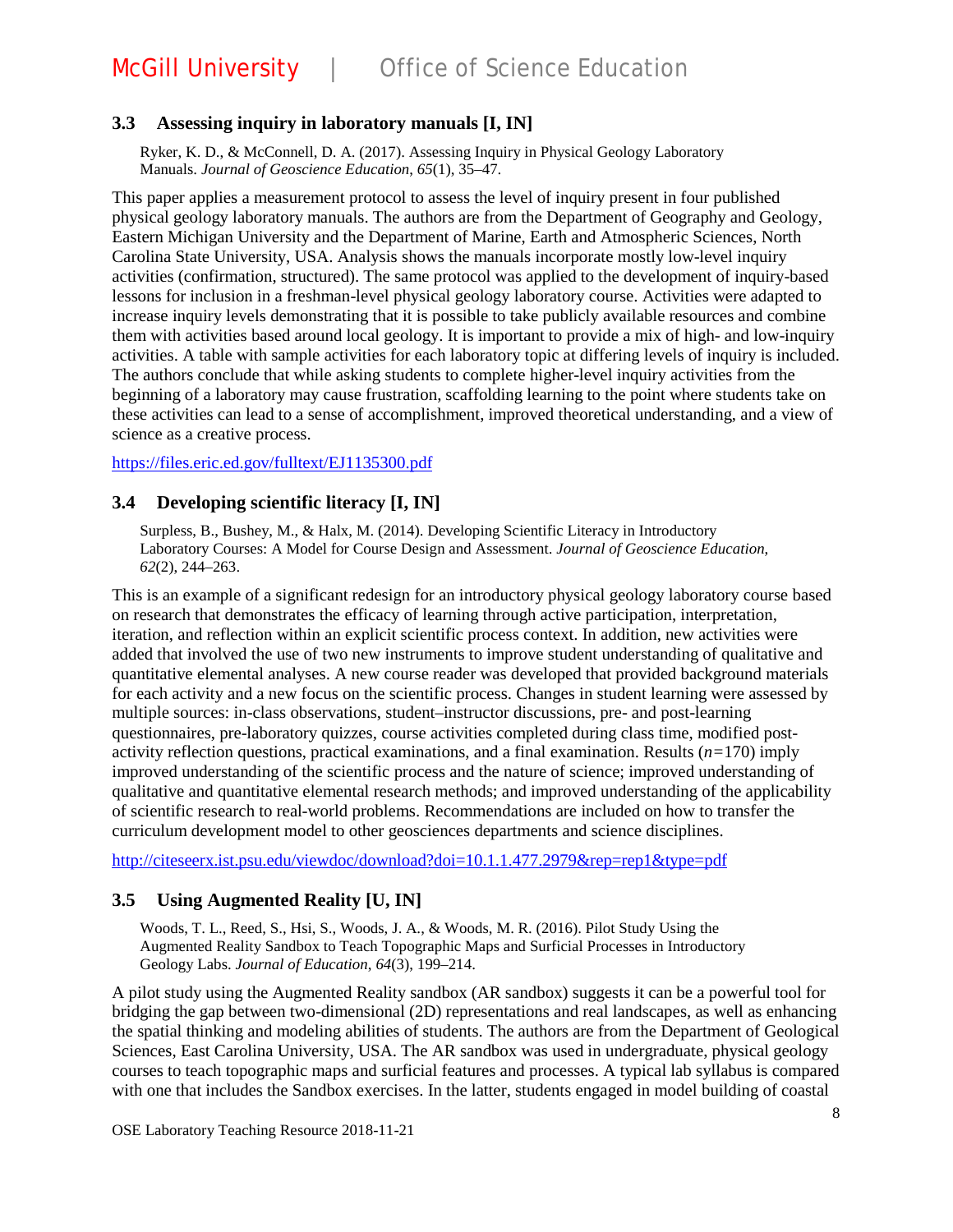# McGill University | Office of Science Education

and fluvial environments using a virtual water flow model to illustrate water flow dynamics on surface features. With the AR sandbox connected to a computer monitor, students could simultaneously see 3D landscapes in the sandbox and their corresponding 2D images on the monitor. Students used camera phones to capture landscape models they built and submitted them via e-mail for grading. Exit surveys (*n=*10) indicated students were overwhelmingly positive (97%) in their perception of how the AR sandbox improved their understanding of learning objectives. They also preferred AR sandbox activities when compared to traditional laboratories that used only topographic maps.

<https://files.eric.ed.gov/fulltext/EJ1111551.pdf>

#### **4 Geography [U, IN]**

#### **4.1 Teaching computer programming skills with multiple laboratories [U, IN]**

Etherington, T. R. (2016). Teaching introductory GIS programming to geographers using an open source Python approach. *Journal of Geography in Higher Education*, *40*(1), 117–130.

This paper outlines a Masters level geographic information system (GIS) course structured around a series of laboratories that teach introductory computer programming skills. The author is from the Institute for Applied Ecology New Zealand, School of Applied Sciences, Auckland University of Technology, New Zealand. Six laboratory exercises focusing on core spatial concepts of location, event, neighbourhood, field, object and network (Kuhn, 2012) were designed to teach Python (Open source, Version 2.7). Three methods of assessment are recommended to build confidence in the ability to program: self-assessment quizzes, self and peer laboratory assessments, and reflective writing. Feedback from students (*n*=29) at four universities was acquired from standardised university course reviews that asked general questions about positive and negative aspects of course design, teaching activities and assessment tasks. The voluntary and anonymous nature of the feedback precludes any contextualisation of comments, but students recognised the potential that Python GIS programming gives and this suggests greater emphasis on this aspect of a geographer's education is to be encouraged. The laboratory teaching materials developed and reported are available as supplementary material.

<https://www.tandfonline.com/doi/abs/10.1080/03098265.2015.1086981>

#### **4.2 Outdoor laboratory [U, LC]**

Oliver, C., Leader, S., & Kettridge, N. (2018). Birmingham Bog outdoor laboratory: potentials and possibilities for embedding field-based teaching within the undergraduate classroom. *Journal of Geography in Higher Education*, *42*(3), 442–459.

This paper assesses the potential of campus-based fieldwork to bridge the gap between lecture-based teaching and active learning. The authors are from the School of Geography, Earth and Environmental Sciences, University of Birmingham, UK. Developed principally for research, the Birmingham Bog (BB) is a designated space that consists of 12 mesocosms. It is integrated as a campus-based field site within a 3rd year undergraduate "Wetlands Environment" module that also includes lecture-style teaching to provide a theoretical basis and computer classes to aid in numerical analysis and modelling of core system processes. Located five minutes walk away from the lecture room, the BB removes students from the classroom, engages them with the theories they are being taught in the lecture, and allows them to assess their understanding through practical tasks. Evaluation of the extent to which the approach can complement or replace current field based teaching activities was explored through in-depth group interviews (2-5 students in each group comprising a representative sample of 25% of the class). Analysis suggests the BB was considered an example of "effective learning", however, the value placed on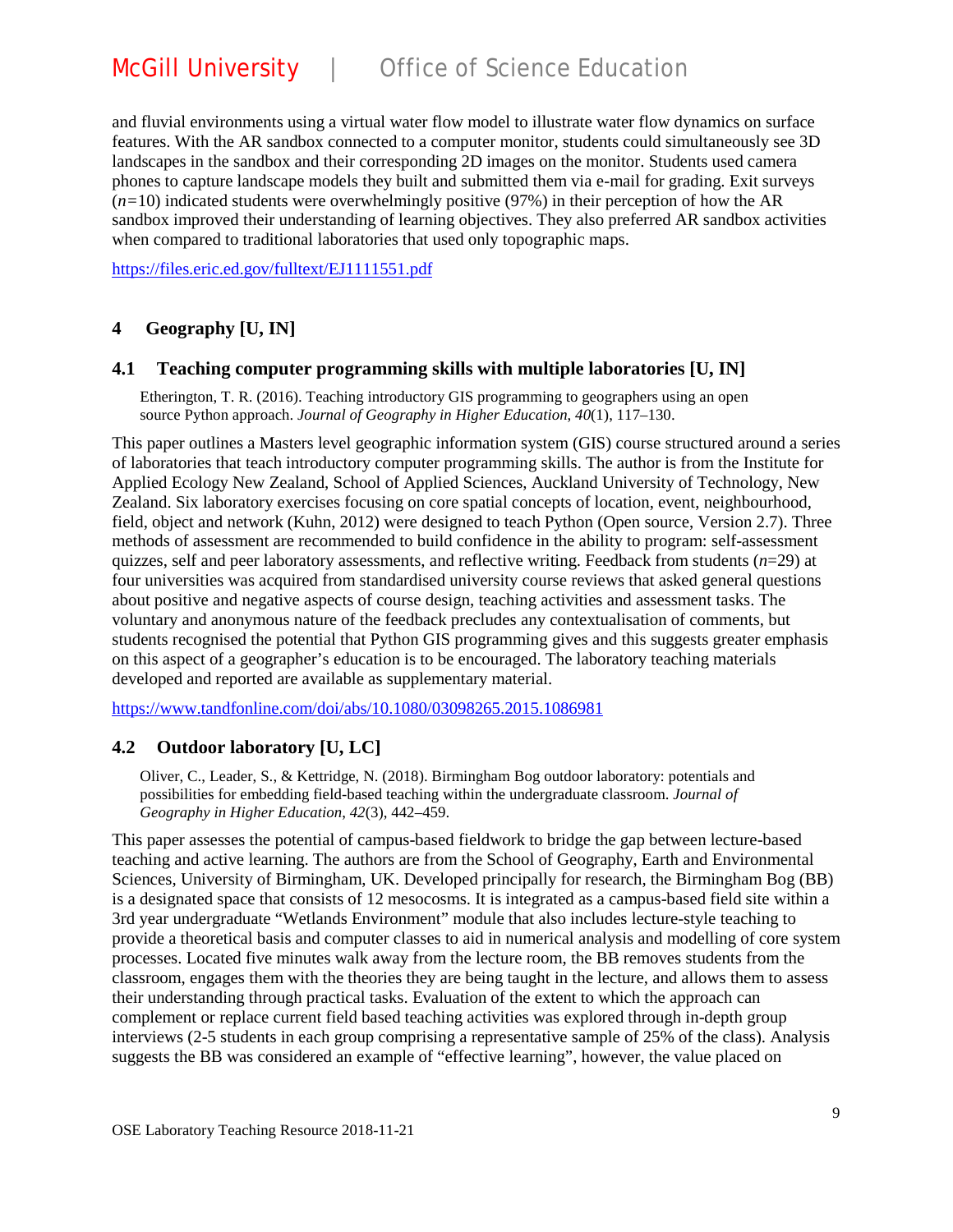residential field courses cannot be met by such campus experiences. Despite this, an outdoor laboratory represents an increasingly fertile space for deeper stimulation and innovative ways of learning.

<https://www.tandfonline.com/doi/abs/10.1080/03098265.2018.1455816>

#### **4.3 Playful mapping in interdisciplinary field course [U, IN]**

Panek, J., & Perkins, C. (2018). Flying a kite: Playful mapping in a multidisciplinary field course. *Journal of Geography Higher Education*, *42*(3), 317–336.

Building upon published work about the potential of the technique, this article explores the possibilities of implementing kite-mapping during an interdisciplinary field course. The authors are from the Department of Development and Environmental Studies and the Department of Geoinformatics, Palacký University, and the Department of Computer Science and Applied Mathematics, Moravian University College, Olomouc, Czech Republic; and the School of Environment, Education and Development, University of Manchester, U.K. Kite-mapping is situated as a low cost, high quality, participatory approach, in relation to field use of maps. Practical issues in making the mapping work in two day-long workshops on the Maltese island of Gozo are described in three phases: building the mapping kit, mapping in the field, and data post-processing. A multi-method evaluation of staff and student reactions and experiences were used to explore the pedagogic aspects of kite mapping. Results (both strengths and weaknesses) suggest that the practices of kite mapping significantly impact upon the value of the mapping technique. Creative and playful mapping processes implicit in the technique might be usefully deployed in other field contexts.

<https://www.tandfonline.com/doi/abs/10.1080/03098265.2018.1463975>

#### **4.4 Spiral curriculum and scaffolding for cartography [U, IN]**

Sack, C. M., & Roth, R. E. (2017). Design and evaluation of an Open Web Platform cartography lab curriculum. *Journal of Geography Higher Education*, *41*(1), 1–23.

This paper describes the design and evaluation of a novel curriculum for the laboratory component of a web mapping course. The authors are from the Department of Geography at the University of Wisconsin-Madison, USA. Through experimentation, they recognized the need to shift attention from *what* to teach, i.e., Open Web Platform mapping tools (Leaflet and D3), to *how* to teach*,* i.e., key stumbling blocks for comprehension. A spiral curriculum (revisiting key concepts throughout the curriculum to reinforce them until students achieve mastery) is integrated with scaffolding (breaking the task down into highly structured and simplified steps followed by progressively less structure and assistance). Success of the new curriculum was evaluated (*n=*24) through triangulation between quantitative and qualitative data: an instructor observation log, student feedback compositions, and an exit survey. Results revealed significant growth in student abilities and confidence. This research provides a methodology for designing and evaluating curriculum around highly technical skills that are increasingly in demand in research, education, and industry careers and continuously in need of adaptation to ongoing technology trends.

<https://www.tandfonline.com/doi/abs/10.1080/03098265.2016.1241987>

#### **4.5 Inquiry-based landscaped drawing [U, IN]** \*

Tillmann, V. A., & Wunderlich, J. (2017). Dewey's concept of experience for inquiry-based landscape drawing during field studies. *Journal of Geography Higher Education*, *41*(3), 383–402.

In this example, the philosophy of John Dewey is used as a theoretical basis to analyze processes of knowledge construction during geographical field studies. The authors are from the Department of Human Geography, Institute of Physical Geography, and eLearning Center at Geothe-University Frankfurt, Germany. Trainee teachers at the end of their second year participated in a compulsory three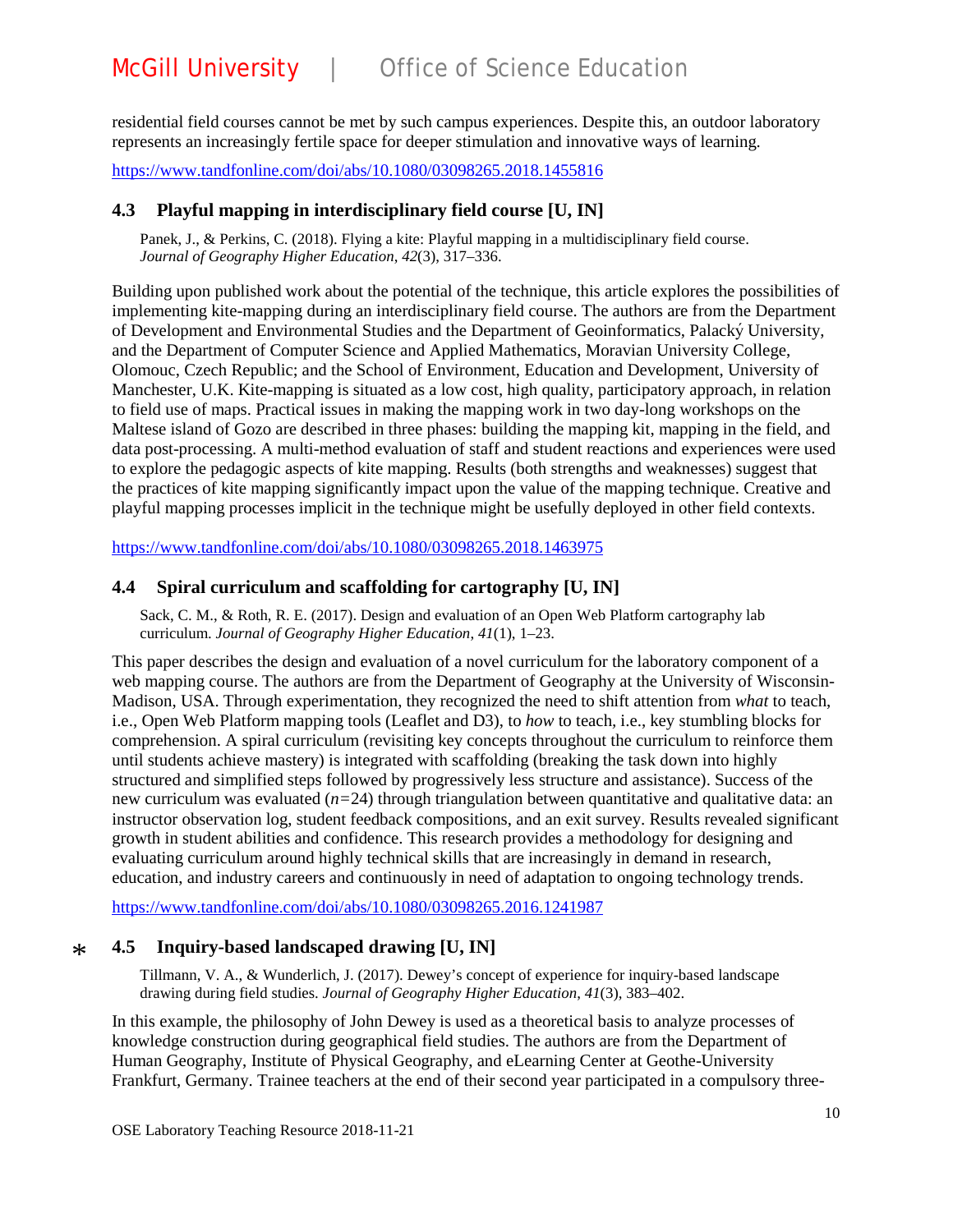day fieldtrip with a strong emphasis on physical geography. The act of drawing a perceived landscape was introduced to stimulate students to develop their own hypotheses on the landscape development of an unknown area, and to reflect on individual drawings in a group discussion. The aim was to foster the selforganized acquisition of relevant skills to explore, describe and reflect on subjective mental and linguistic concepts in relation to scientific landscape models. Evaluation data was collected during four consecutive years and comprised students' drawings, responses to questionnaires (intrinsic motivation, n=*93* and experience of flow,  $n=91$ ) and a review of students' reflective notes. Results indicate that students were motivated to learn about the processes which formed the landscape and that they perceived the method of inquiry after Dewey positively. The approach presented serves not only to transfer knowledge about geomorphological processes but also to broaden views about knowledge acquisition and development.

<https://www.tandfonline.com/doi/abs/10.1080/03098265.2017.1331206>

#### **5 Physics**

\*

#### **5.1 Student ownership of projects [U, IN]**

Dounas-Frazer, D. R., Stanley, J. T., & Lewandowski, H. J. (2017). Student ownership of projects in an upper-division optics laboratory course: A multiple case study of successful experiences. *Physical Review Physics Education Research*, *13*.

Using a multiple case study approach, this study investigated students' sense of ownership of final projects in an upper-division optics lab course. The authors are from the Department of Physics, University of Colorado Boulder, and the National Institute of Standards and Technology and University of Colorado Boulder, USA. Within-case analyses focused on identifying and constructing chronological descriptions of key issues in each project. Cross-case analysis focused on identifying emergent themes with respect to project ownership relating to: student agency, instructor mentorship, peer collaboration, interest and value, and affective responses. Analysis yielded three major findings. First, coupling division of labor with collective brainstorming can help balance student agency, instructor mentorship, and peer collaboration. Second, students' interest in the project and perceptions of its value can increase over time; initial student interest in the project topic is not a necessary condition for student ownership of the project. Third, student ownership is characterized by a wide range of emotions that fluctuate as students alternate between extended periods of struggle and moments of success while working on their projects. These findings have concrete implications for the design of experimental physics projects for which student ownership is a desired learning outcome. The course and projects are described in sufficient detail that others can adapt the results to their particular contexts.

<https://journals.aps.org/prper/pdf/10.1103/PhysRevPhysEducRes.13.020136>

#### **5.2 The efficacy of instructional labs [I, IN]**

Holmes, N. G., Olsen, J., Thomas, J. L., & Weiman, C. E. (2017). Value added or misattributed? A multi-institution study on the educational benefit of labs for reinforcing physics content. *Physical Review Physics Education Research*, *13*.

This multi-institution study measured the effectiveness of introductory lab courses on teaching scientific content. The authors are from Departments of Physics at Cornell University, University of Washington, and Stanford University and the Department of Physics and Astronomy at the University of New Mexico. Although encompassing a broad range of student populations and instructional styles, the nine courses studied had two key things in common: the labs aimed to reinforce the content presented in lectures, and the labs were optional. Performance was compared between students who did and did not take the labs (with careful normalization for selection effects). Results show universally and precisely no added value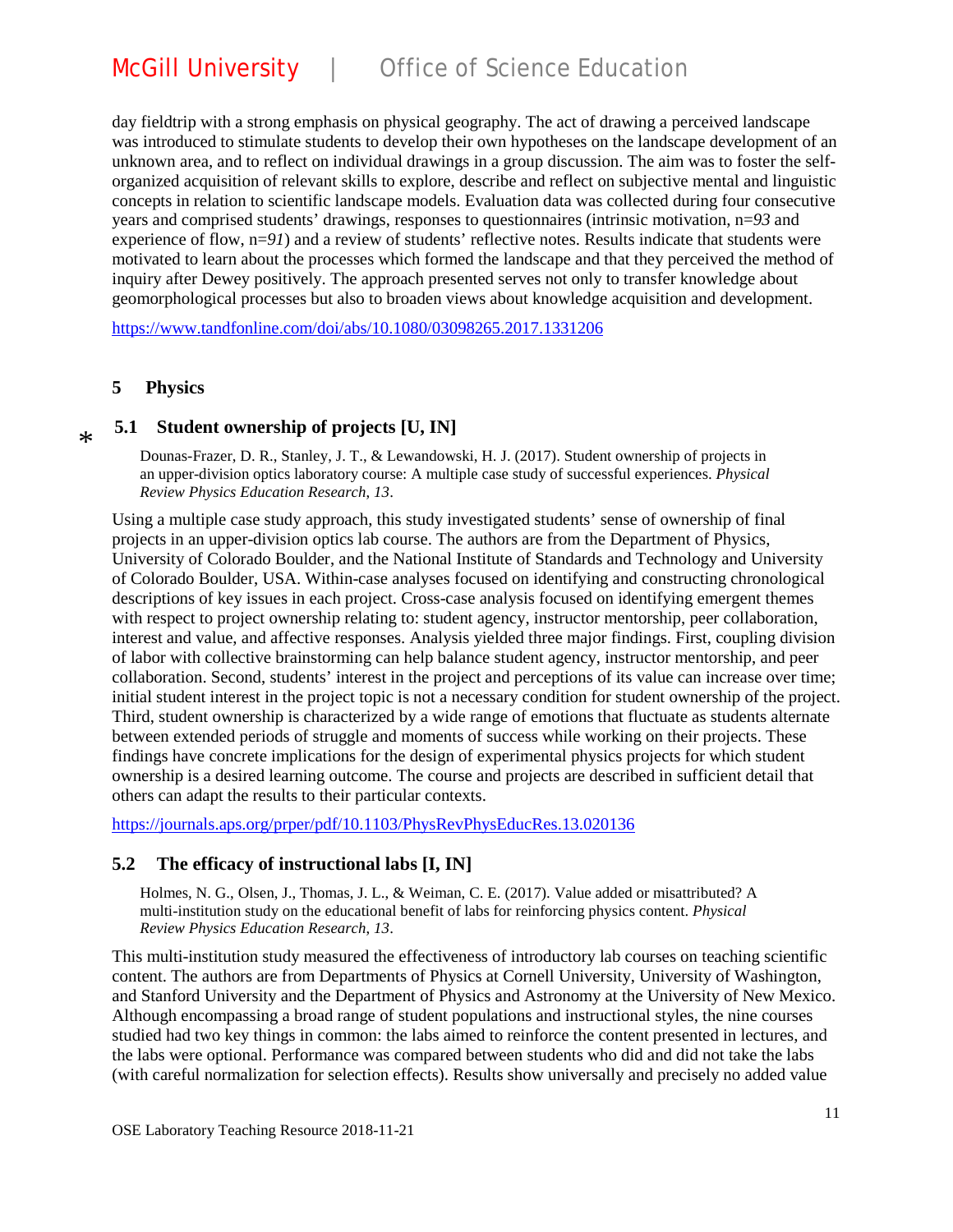to learning course content from taking the labs as measured by course exam performance. One explanation for this result is that the lab activities were dominated by following instructions and specified procedures. Although physics concepts were central to the thinking of the instructor they got little attention from the student carrying out the assigned activities. Alternative goals and instructional approaches that would make lab courses more educationally valuable include: open-ended activities; providing students with time, opportunity, and incentive to revise, troubleshoot, or explore; and shifting the emphasis of activities towards the quality of students' process rather than the product they obtain.

<https://arxiv.org/abs/1705.03580>

#### **5.3 Impact of reflective writing and labatorials (I, IN)**

Kalman, C. S., Lattery, M., & Sobhanzadeh, M. (2018). Impact of Reflective Writing and Labatorials on Student Understanding of Force and Motion in Introductory Physics. *Creative Education*, *9*, 575– 596.

In this study, reflective writing in combination with a new style of introductory physics labs called "labatorials" was used to investigate how students learn the concepts of force and motion. The authors are Physics professors from Concordia University in Montreal and Royal Mount University in Calgary, Canada, and the University of Wisconsin in Oskosh, USA. The reflective writing assignments involved students being prompted to write about what they were learning before coming to the classroom and on a weekly basis. "Labatorials" are a mix of laboratory work and tutorials. In small groups, students used a worksheet with conceptual questions, calculation problems, and instructions for experiments and computer simulations. Students were asked to make predictions about the conceptual questions and after doing the experiment to explain whether their results supported their prediction. Data (*n=*7) comprised analysis of pre- post-interviews (questions included in Appendix A) and students' written assignments (rubric included in Appendix B). Analysis suggests that students significantly increased their knowledge of Newton's theory of force when exposed to these two interventions. Students interviewed at the end of the semester discussed the relationship between force and motion in detail and used other physics concepts such as acceleration and Newton's laws to support their explanations. Consistency of the interviewees with the class in general was established by analysis of written assignments of a random selection of non-interviewed students (*n=*12) who gave permission to use their products in this study.

<https://spectrum.library.concordia.ca/983780/1/Kalman-CE-2018.pdf>

#### **5.4 Team learning assessment [I, LC]**

Leung, A. C. K., Hashemi Pour, B., Reynolds, D., & Jerzak, S. (2017). New Assessment Process in an Introductory Undergraduate Physics Laboratory: An Exploration on Collaborative Learning. *Assessment & Evaluation in Higher Education*, *42*(2), 169–181.

This example describes a new team learning assessment process designed and tested in two first-year university physics laboratory courses (*n=*287). The authors are from the Department of Physics and Astronomy, York University, Toronto, Canada. The assessment process provided a strong incentive for students to cooperate and feel responsible for each other's learning and fostered a sense of collaboration rather than competition. Specifically, students were randomly divided into teams of four to work on a physics experiment and, at the end of the session, only one team member was randomly selected to carry out a post-laboratory performance task. Results indicate that learning outcomes were not compromised and that peer instruction was employed to a greater extent compared to standard practice. Student responses from a post-assessment survey revealed that 76% of students considered the new assessment process to be fair, whereas 57% of students felt the standard process was fair. The new assessment process used in this study led to a 75% reduction in grading duties – an advantage for large classes.

<https://www.tandfonline.com/doi/abs/10.1080/02602938.2015.1089977>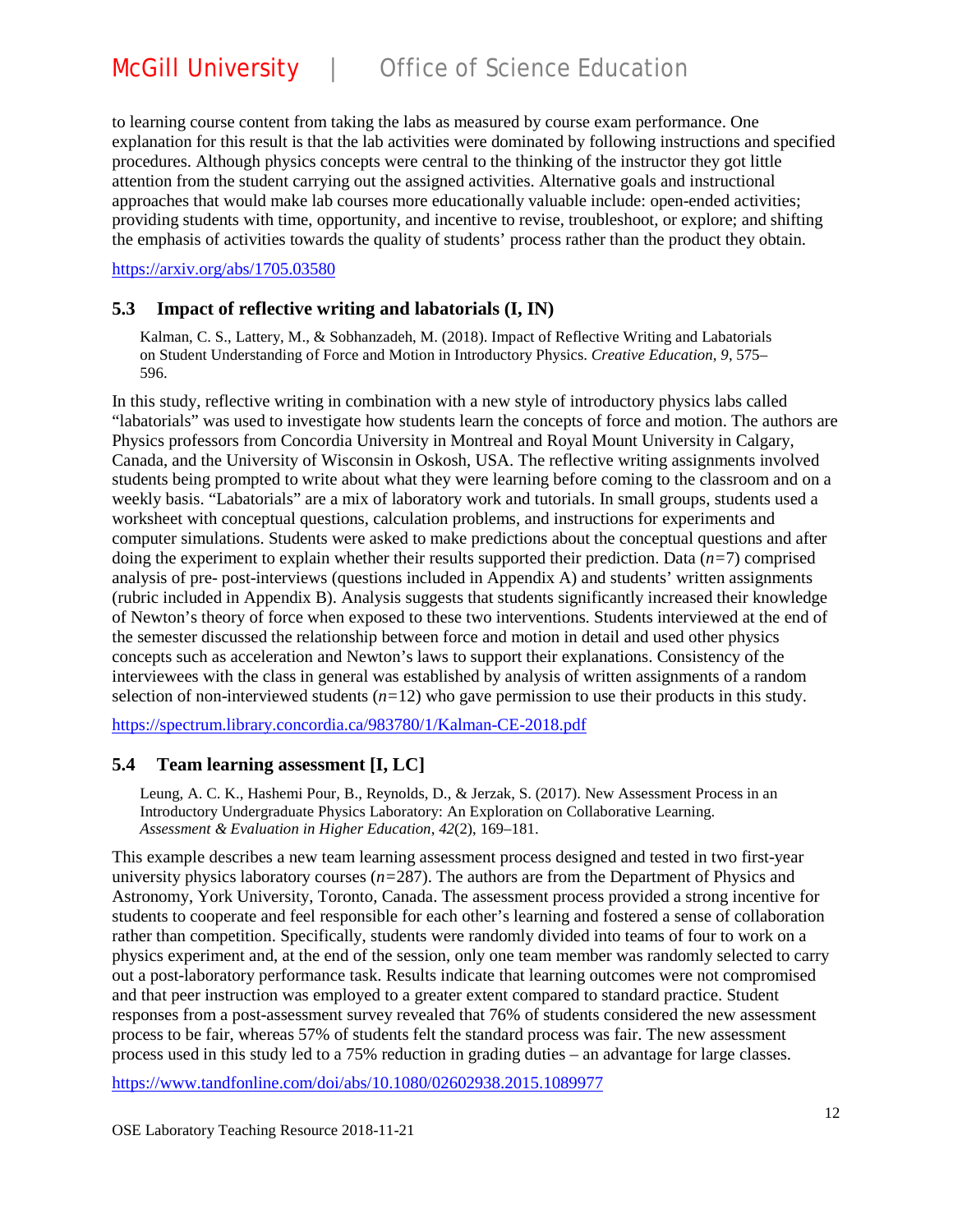#### **5.5 Experimental design laboratories [I, IN]**

Parreira, P., & Yao, E. (2018). Experimental Design Laboratories in Introductory Physics Courses: Enhancing Cognitive Tasks and Deep Conceptual Learning. *Physics Education*, *53*(5).

This example presents an alternative to the regular introductory level physics laboratory experiments. The authors are professors at the School of Physics and Astronomy, University of Glasgow, U.K. The experimental design lab consists of two main sessions: familiarization with the equipment and planning, and dealing with the experimental challenge itself. Students are instructed to discuss in small groups all stages of their experimental challenge. The example provided involves building a data-logger with an Arduino. Students (*n=*280) were divided in groups of five and asked to submit their feedback to two open-ended questions in groups together with the lab report. The feedback received was voluntary and represented 93% of the class. Analysis with frequency data is summarized. Results suggest that student perception regarding the alternative labs is very positive. The authors say this may explain their overall better performance when compared to regular labs (data on student performance not included).

<https://iopscience.iop.org/article/10.1088/1361-6552/aacf23/pdf>

#### **6 Psychology**

\*

#### **6.1 A new model for teaching Intro Psych [I, LC]**

Gurung, R. A. R., Enns, C., Cacioppo, J. T., Hackathorn, J., Frantz, S., Loop, T., & Freeman, J. E. (2016). Strengthening Introductory Psychology: A new model for teaching the introductory course. *American Psychologist*, *71*(2), 112–124.

This article proposes a new model to guide content coverage for teaching introductory psychology that also includes experiential or laboratory components. The authors represent a working group appointed by the APA's Board of Educational Affairs from 5 different higher education institutions in the USA. They advocate for greater commonality and assessment given the importance of the Intro Psych course (13,000 instructors teach the course in US colleges and universities with an estimated 1.2 to 1.6 million students). They propose that the content integrates a) scientific foundations, b) 5 major domains of knowledge, and c) cross-cutting themes relevant to all domains. Suggestions are provided for the laboratory components, e.g., a two-class period multidimensional scaling activity (McConnell & Marton, 2013) and lab software projects that allow for virtual experiments using the APA Online Psychology Lab, a free resource available for instructors and their students [\(http://opl.apa.org/\)](http://opl.apa.org/). They further advocate for textbook publishers to use the model, national assessment standards and guidelines as well as training resources for instructors. The authors claim the model has considerable flexibility and allows for academic freedom.

<https://psycnet.apa.org/fulltext/2016-06476-003.pdf>

#### **6.2 A new media-based lab to teach research methods [I, IN]**  $\ast$

Hatch, D. L., Zschau, T., Hays, A., McAllister, K., Harrison, M., Cate, K. L., Shanks, R.A. & Lloyd, S. A. (2014). Of Mice and Meth: A New Media-Based Neuropsychopharmacology Lab to Teach Research Methods. *Teaching of Psychology*, *41*(2), 167–174.

This article describes an innovative neuropsychopharmacology laboratory that can be incorporated into any research methods class. All seven authors are from the Department of Psychological Science, University of North Georgia, USA. The lab consists of a set of interconnected modules centered on observations of methamphetamine-induced behavioral changes in mice. It was designed to simulate the traditional research process by providing students with a set of hands-on activities that guides them from an initial literature review to a final research report. To assess the practical utility of this new laboratory, an empirical study was conducted to compare the effectiveness of the live methods lab with an identical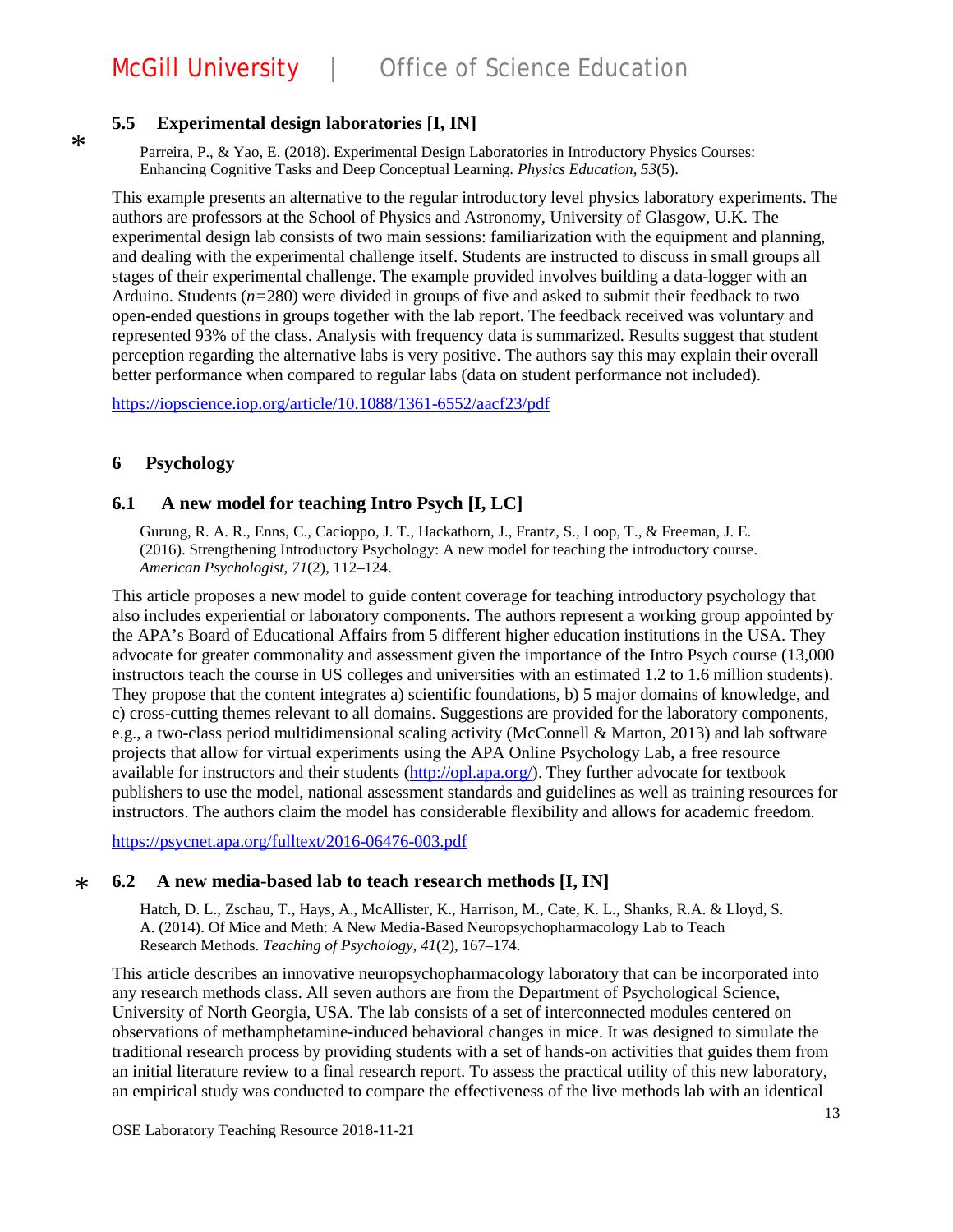media-based lab. To replicate the observational component for the media-based treatment group, the mouse behaviors during the live lab were digitally recorded. Psychology students from two instructors' research methods courses ( $n=26$  and  $n=27$ ) participated in the study. Using a pretest–posttest design, participants completed the Student Assessment of Learning Gains (SALG) questionnaire. Results suggest that both the live and the media-based variations of this lab are similarly effective. To facilitate the adoption of the lab, all necessary materials are made available on a dedicated website.

<https://journals.sagepub.com/doi/pdf/10.1177/0098628314530352>

#### **6.3 Comparing laboratories using live rats with a virtual rat [U, IN]**

Hunt, M. J., & Macaskill, A. C. (2017). Student Responses to Active Learning Activities With Live and Virtual Rats in Psychology Teaching Laboratories. *Teaching of Psychology*, *44*(2), 160–164.

This article takes an ethical approach to using nonhuman animals in laboratory teaching compared to the benefits of alternative teaching practices. The authors are from the School of Psychology, Victoria University of Wellington, New Zealand. The study compared upper level undergraduate students' evaluations of psychology laboratories using live rats with their evaluations of using a virtual rat (Sniffy). Each student worked individually with Sniffy Pro Version 5 (Thomson Wadsworth) for about 90 mins. This lab was not graded but students could not pass the course if they were absent without a documented excuse. The rat labs occurred during the 2 weeks following the virtual-rat lab. Teams of approximately six students worked with one Norway hooded rat and completed six 1-hr sessions. Any student could opt out of working with a live rat and instead complete alternative coursework. An anonymous questionnaire was completed during the final lecture period. Students (*n=* 79) reported that the live-rat labs were ethically acceptable and that working with live rats enhanced their learning to a greater extent than working with Sniffy. These results support the retention of laboratories using live rats in psychology courses.

<https://journals.sagepub.com/doi/pdf/10.1177/0098628317692632>

### **6.4 Laboratory learning and cooperative learning [U, LC]**

Knapp, S. (2016). Laboratory Learning in a Research Methods Course: Successes and Challenges. *SAGE Open Creative Commons*, 1–8.<https://doi.org/10.1177/2158244016636180>

This study sought to create an effective laboratory environment within a research methods course and to assess students' perceptions of this approach. The author is from Southern Vermont College, Bennington, USA. The course was cross-listed in the criminal justice, health care management and advocacy, and psychology majors. It involved students completing eight problem-based laboratory projects (details included) in small groups throughout the semester. Students completed a survey at the end of the semester for extra credit. Questions addressed their perceptions of the effectiveness of laboratory learning and cooperative learning, and their thoughts, feelings, and/or observations about working in small groups. Two studies (*n=*17 and *n=*20) are reported with improvements made from one semester to the next. Across both samples, students' responses to laboratory learning were generally positive. Overall, they benefitted from the opportunity to learn from, and to teach their peers. They also felt more comfortable contributing in small groups than speaking up in front of the entire class, and applying the concepts they were learning in class made them feel more competent with the course material. However, groups continued to struggle with social loafing and conflicting personalities among group members. Future research should address these concerns and assess objective student outcomes, such as course grades.

<https://journals.sagepub.com/doi/pdf/10.1177/2158244016636180>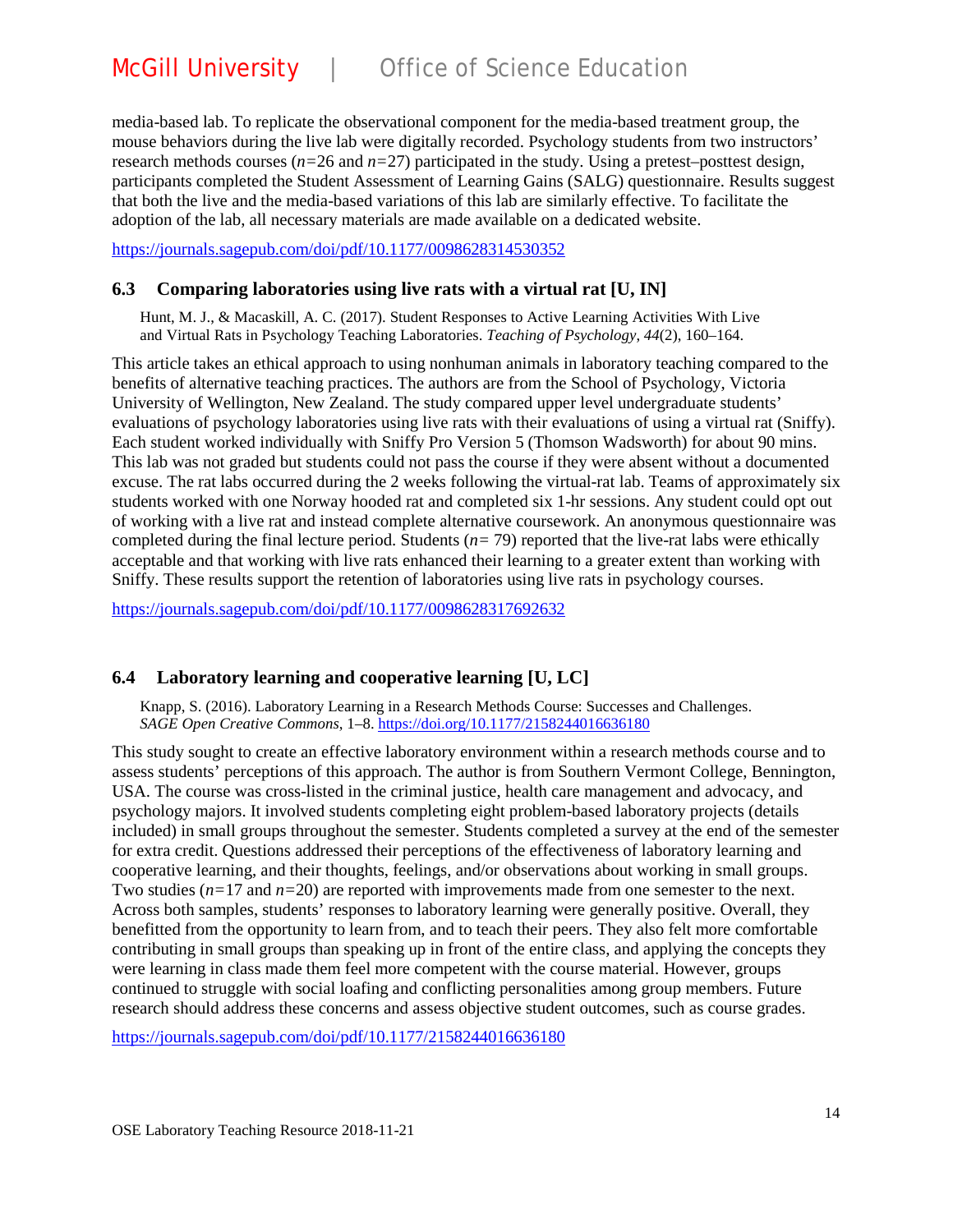#### **6.5 A survey of research experiences in Intro Psych courses [I, IN]**

Peterson, J. J., & Sesma, A. (2017). Introductory Psychology: What's Lab Got to Do With It? *Teaching of Psychology*, *44*(4), 313–323.

This study sampled a national, randomly selected pool of colleges and universities to provide a descriptive account of research experiences offered in introductory psychology courses, and to explore instructors' perceptions of and perceived barriers to integrating research. The authors are from St. Catherine University, St. Paul, Minnesota, USA. A total of 259 individuals completed the survey for an estimated response rate of 26%. Results show that although few of the introductory courses have a separate laboratory (5%), over 75% of the respondents indicated some manner of research activity in their courses. Most introductory courses included opportunities to read and critique original research, but few provided students with hands-on research, APA writing, or data presentation opportunities. Respondents also rated activities such as designing, conducting, and interpreting research as not especially important for introductory courses. Primary barriers to integrating research are logistical in nature. A promising avenue for future research is to examine potential moderating effects of students' achievement levels on the relation between research experiences in introductory psychology courses and student recruitment to or retention in a psychology major.

<https://journals.sagepub.com/doi/pdf/10.1177/0098628317727643>

#### **7 Training Teaching Assistants**

#### **7.1 Evaluating a GTA program for laboratory teaching**

Flaherty, A., O'Dwyer, A., Mannix-McNamara, P., & Leahy, J. J. (2017). Evaluating the Impact of the "Teaching as a Chemistry Laboratory Graduate Teaching Assistant" Program on Cognitive and Psychomotor Verbal Interactions in the Laboratory. *Journal of Chemical Education*, *94*(12), 1831– 1843.

This article includes a summary of 4 laboratory instructional models and the methods by which they have been evaluated (Science Writing Heuristic, SE Learning Cycle, Predict-Observe-Explain, and Peer-led Teaching and Learning Techniques). The authors are professors at the National Centre for STEM Education, University of Limerick, Ireland. A new model, Meaningful Learning in the Laboratory (MLL), is proposed that guides GTA's conceptions about how students learn, and how to use these conceptions to inform instruction. The MLL focuses on the three domains of learning (what students *know*, the *skills* they experience, and how they *feel* about the laboratory experience). Impact was evaluated in terms of verbal interactions between GTAs and students. Data comprised transcriptions of audio recordings for participants (n=7) at three different stages as well as member checking with stakeholder groups. By the end of the program, interaction between GTAs and students in the laboratory increased and the extent of conceptual discussion between GTAs and students also increased.

<https://pubs.acs.org/doi/abs/10.1021/acs.jchemed.7b00370>

#### **7.2 Inquiry-based vs. "best practices" GTA training**  $\ast$

Hughes, P. W., & Ellefson, M. R. (2013). Inquiry-based training improves teaching effectiveness of biology teaching assistants. *PLOS ONE*, *8*(9). https://doi.org/doi:10.1371/journal.pone.0078540

This large study investigated whether grounding GTA training in inquiry-based learning theory would improve teaching performance in undergraduate biology labs. The authors are from the Department of Biology, Carleton University, Ottawa, Canada, and the Faculty of Education, University of Cambridge, U.K. A semi-randomized trial was conducted to compare two training regimens: one that was taught "best practices" associated with lab teaching (control), and one that explained inquiry-oriented pedagogy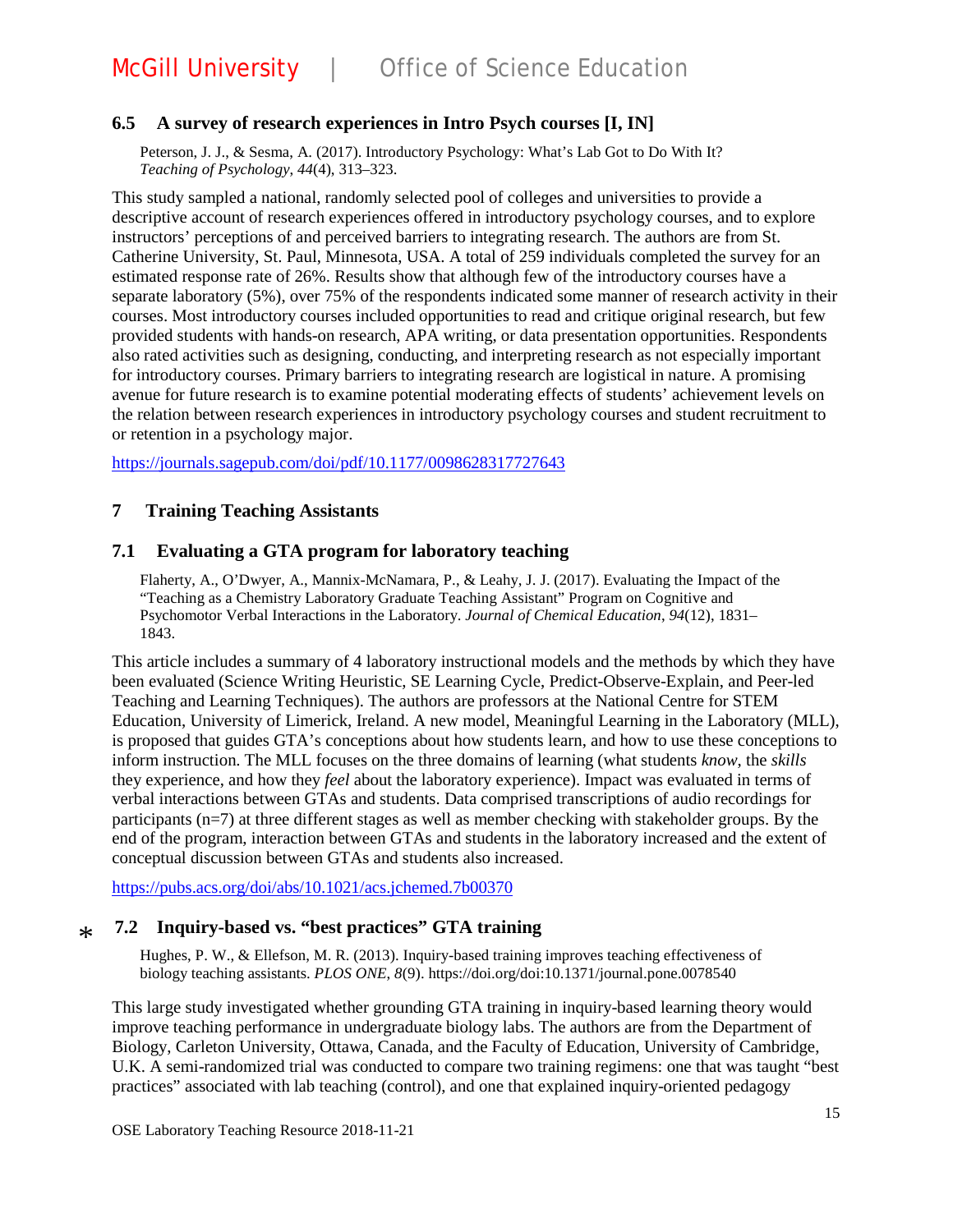(experimental). Seminar activities for both groups are included. Teaching effectiveness for volunteer GTAs  $(n=54)$  was assessed by undergraduate students  $(n=352)$  using three measures: (a) the student evaluation of educational quality (SEEQ) questionnaire; (b) a cognitive learning evaluation (CLE) questionnaire; and (c) standardized mean student grade. GTAs who completed the inquiry pedagogy training were rated as better organized, provided better feedback on assignments, and were better overall teachers of both higher- and lower-order skills than GTAs in the control training. GTAs who completed the inquiry-based training also reported significantly higher standardized grades than those in the control training. The results indicate that GTAs are better able to teach undergraduates to "reason like scientists" after inquiry-based learning pedagogy training, even when training is limited to only five hours.

<https://journals.plos.org/plosone/article?id=10.1371/journal.pone.0078540>

### **7.3 How to fully benefit from GTAs**

Ryan, B. J. (2014). Graduate Teaching Assistants; Critical Colleagues or Casual Components in the Undergraduate Laboratory Learning? An Exploration of the Role of the Postgraduate Teacher in the Sciences. *European Journal of Science and Mathematics Education*, *2*(2), 98–105.

This article reviews graduate teaching assistant (GTA) training in Europe specifically in the context of a structured PhD programme. The author is from the College of Sciences and Health, Dublin Institute of Technology, Ireland. He argues that when the style of a laboratory is to promote the skills of the research scientist (rather than an expository style lab) then the GTA is critical to laboratory teaching. He concludes with seven recommendations for practice: provide correct training before the GTA teaches and support during their teaching duties; foster a community of practice among GTAs; couple minimal curriculum change with appropriate GTA training in inquiry based learning; inform students of third level education expectations, their role in their learning and involve them in laboratory design; encourage fluid and 'peer'-like interaction between the GTA and the undergraduate; and include GTAs in the development of the laboratories and the teaching community. To fully benefit from GTAs, they must be equipped with the skills required to enhance the learning experience of undergraduates, teach in a stimulating and research orientated environment, and be supported by their mentoring academic and institute.

<https://arrow.dit.ie/cgi/viewcontent.cgi?article=1170&context=schfsehart>

### **7.4 Can undergraduate TAs be used in lieu of graduate TAs?**

Wheeler, L. B., Maeng, J. L., Chiu, J. L., & Bell, R. L. (2017). Do Teaching Assistants Matter? Investigating Relationships between Teaching Assistants and Student Outcomes in Undergraduate Science Laboratory Classes. *Journal of Research in Science Teaching*, *54*(4), 463–492.

This quantitative study examined (i) the impact of inquiry-based TA professional development (PD) on TAs' content knowledge, beliefs, and confidence; (ii) the use of UTAs in parallel roles to GTAs in inquiry-based laboratories; and (iii) the relationship between TAs content knowledge and student learning outcomes in an inquiry-based general chemistry laboratory context. The authors are from the University of Virginia, Charlottesville, and Oregan State University, Corvallis. PD supported TAs to lead inquirybased classes, involving a weeklong workshop and 14 weekly follow-up meetings. Participants included 5 UTAs, 14 GTAs, and their 529 students. Results demonstrate that TAs' content knowledge improved following PD and teaching, and students' content knowledge significantly improved across the semester. Further, TAs with higher content knowledge post-PD tended to have students with higher end-of-semester content knowledge. No differences existed between UTAs or GTAs on any TA characteristic or student outcome measure. Student demographics were significant predictors of student post-survey content scores and students' perceptions of their TA differed based on gender and international TA status.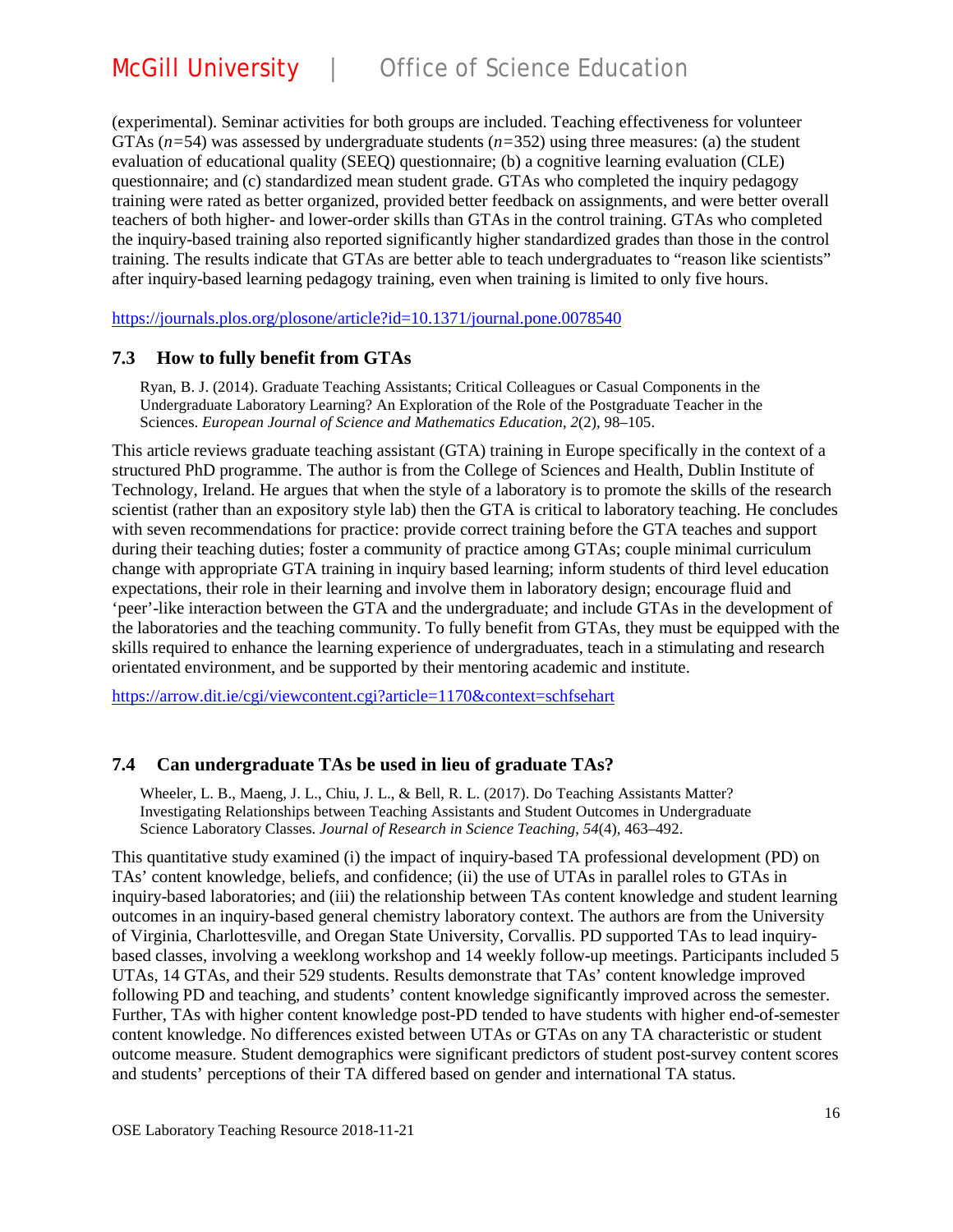#### <https://onlinelibrary.wiley.com/doi/full/10.1002/tea.21373>

#### **7.5 Importance of TA training for inquiry-based laboratory course**

Wheeler, L. B., Clark, C. P., & Grisham, C. M. (2017). Transforming a Traditional Laboratory to an Inquiry-Based Course: Importance of Training TAs When Redesigning a Curriculum. *Journal of Chemical Education*, *94*(8), 1019–1026.

This article describes an inquiry-based curriculum for a general chemistry laboratory and TA training program with a full list of components, activities and resources included. The authors are from the Department of Chemistry and Center for Teaching Excellence, University of Virginia, Charlottesville, USA. The training program covers teaching theory, pedagogy, and practical aspects of laboratory teaching thus allowing students to master chemical concepts while learning to think and act like scientists. The benefits of an immersive weeklong training process for both undergraduate TAs (UTAs) and graduate TAs (GTAs) are discussed. References to previous studies by the principal author are provided as evidence of efficacy (e.g., the previous example). Suggestions are offered on ways to implement a similar model in other university contexts: begin with pilot programs, do not reinvent the wheel, get your department on board, utilize students in the process of curriculum development, and seek help when needed from the institution's teaching resource center.

<https://pubs.acs.org/doi/abs/10.1021/acs.jchemed.6b00831>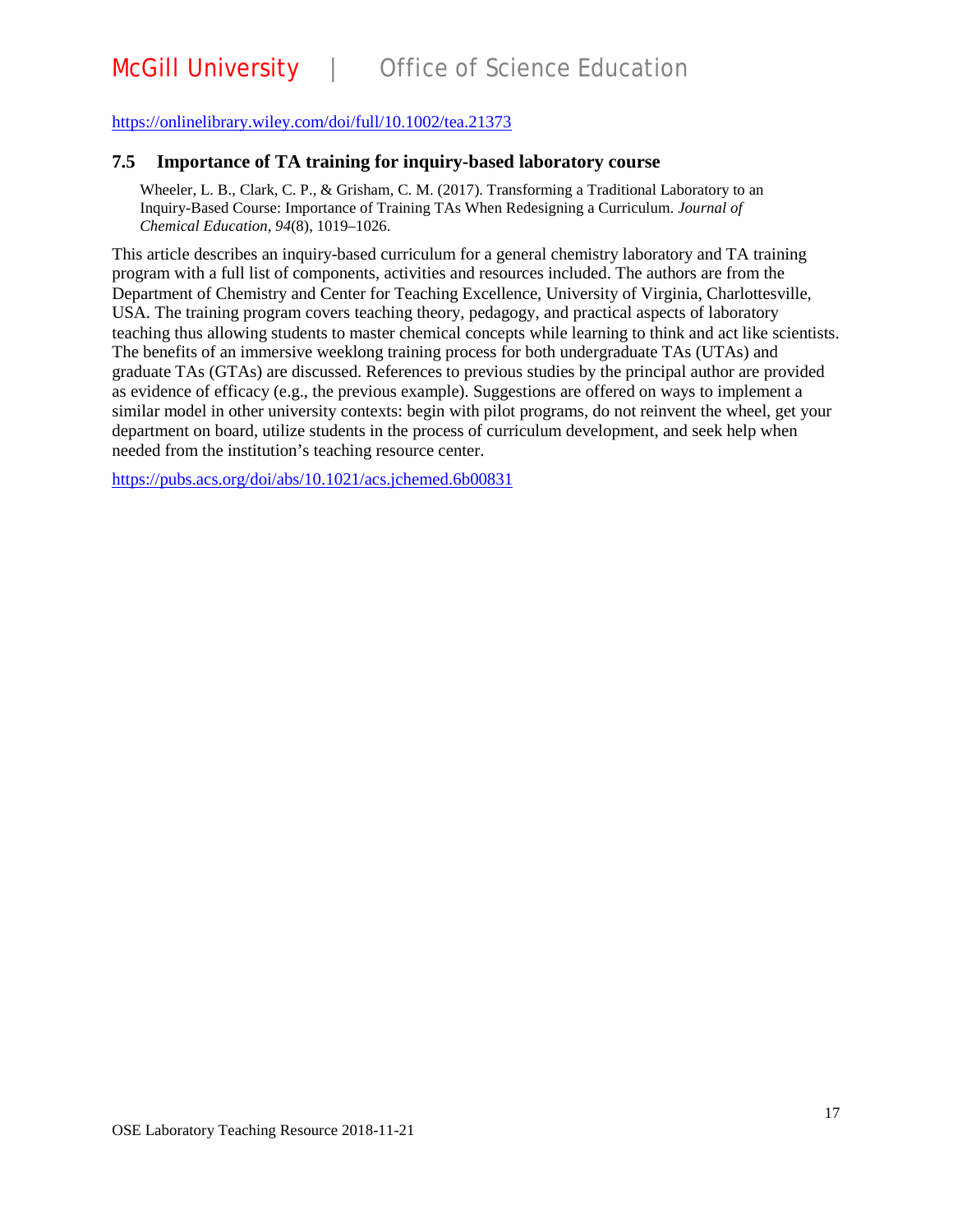#### **References**

- Agustian, H. J., & Seery, M. K. (2017). Reasserting the role of pre-laboratory activities in chemistry education: A proposed framework for their design. *Chemistry Education Research and Practice*, *18*, 518–532.
- Baar, M. R. (2018). Research Experience for the Organic Chemistry Laboratory: A Student-Centered Optimization of A Microwave-Enhanced Williamson Ether Synthesis and GC Analysis. *Journal of Chemical Education*, *95*(7), 1235–1237.
- Barkley, M. (2018). The Library in the Laboratory: Implementing an Online Library Tutorial in a Freshman Biology Lab. *Issues in Science and Technology Librarianship*, (88).
- Brown, J. A. L. (2016). Evaluating the Effectiveness of a Practical Inquiry-Based Learning Bioinformatics Module on Undergraduate Student Engagement and Applied Skills. *Biochemistry and Molecular Biology Education*, *44*(3), 304–313.
- Burchett, S., Hayes, J., Pfaff, A., Satterfield, E. T., Skyles, A., & Woelk, K. (2016). Piloting Blended Strategies to Resolve Laboratory Capacity Issues in a First-Semester General Chemistry Course. *Journal of Chemical Education*, *93*(7), 1217–1222.
- Coker, J. S. (2017). Student-Designed Experiments: A Pedagogical Design for Introductory Science Labs. *Journal of College Science Teaching*, *46*(5), 14–19.
- Collison, C. G., Kim, T., Cody, J., Anderson, J., Edelbach, B., Marmor, W., … Niziol, J. (2018). Transforming the Organic Chemistry Lab Experience: Design, Implementation, and Evaluation of Reformed Experimental Activities--REActivities. *Journal of Chemical Education*, *95*(1), 55–61.
- Dounas-Frazer, D. R., Stanley, J. T., & Lewandowski, H. J. (2017). Student ownership of projects in an upperdivision optics laboratory course: A multiple case study of successful experiences. *Physical Review Physics Education Research*, *13*.
- Etherington, T. R. (2016). Teaching introductory GIS programming to geographers using an open source Python approach. *Journal of Geography in Higher Education*, *40*(1), 117–130.
- Evans, H. G., Heyl, D. L., & Liggit, P. (2016). Team-Based Learning, Faculty Research, and Grant Writing Bring Significant Learning Experiences to an Undergraduate Biochemistry Laboratory Course. *Journal of Chemical Education*, *93*(6), 1027–1033.
- Flaherty, A., O'Dwyer, A., Mannix-McNamara, P., & Leahy, J. J. (2017). Evaluating the Impact of the "Teaching as a Chemistry Laboratory Graduate Teaching Assistant" Program on Cognitive and Psychomotor Verbal Interactions in the Laboratory. *Journal of Chemical Education*, *94*(12), 1831–1843.
- Forcino, F. L. (2013). The Importance of a Laboratory Section on Student Learning Outcomes in a University Introductory Earth Science Course. *Journal of Geoscience Education*, *61*, 213–221.
- Grissom, A. N., Czajka, C. D., & McConnell, D. A. (2015). Revisions of Physical Geology Laboratory Courses to Increase the Level of Inquiry: Implications for Teaching and Learning. *Journal of Geoscience Education*, *63*(4), 285–296.
- Gurung, R. A. R., Enns, C., Cacioppo, J. T., Hackathorn, J., Frantz, S., Loop, T., & Freeman, J. E. (2016). Strengthening Introductory Psychology: A new model for teaching the introductory course. *American Psychologist*, *71*(2), 112–124.
- Hansen, S. J. R., Zhu, J., Karch, J. M., Sorrento, C. M., Ulichny, J. C., & Kaufman, L. J. (2016). Bridging the Gap between Instructional and Research Laboratories: Teaching Data Analysis Software Skills through the Manipulation of Original Research Data. *Journal of Chemical Education*, *93*(4), 663–668.
- Hatch, D. L., Zschau, T., Hays, A., McAllister, K., Harrison, M., Cate, K. L., Shanks, R.A., & Lloyd, S. A. (2014). Of Mice and Meth: A New Media-Based Neuropsychopharmacology Lab to Teach Research Methods. *Teaching of Psychology*, *41*(2), 167–174.
- Holmes, N. G., Olsen, J., Thomas, J. L., & Weiman, C. E. (2017). Value added or misattributed? A multi-institution study on the educational benefit of labs for reinforcing physics content. *Physical Review Physics Education Research*, *13*.
- Hughes, P. W., & Ellefson, M. R. (2013). Inquiry-based training improves teaching effectiveness of biology teaching assistants. *PLOS ONE*, *8*(9).
- Hunt, M. J., & Macaskill, A. C. (2017a). Student Responses to Active Learning Activities With Live and Virtual Rats in Psychology Teaching Laboratories. *Teaching of Psychology*, *44*(2), 160–164.
- Kalman, C. S., Lattery, M., & Sobhanzadeh, M. (2018). Impact of Reflective Writing and Labatorials on Student Understanding of Force and Motion in Introductory Physics. *Creative Education*, *9*, 575–596.
- Knapp, S. (2016). Laboratory Learning in a Research Methods Course: Successes and Challenges. *SAGE Open*

OSE Laboratory Teaching Resource 2018-11-21